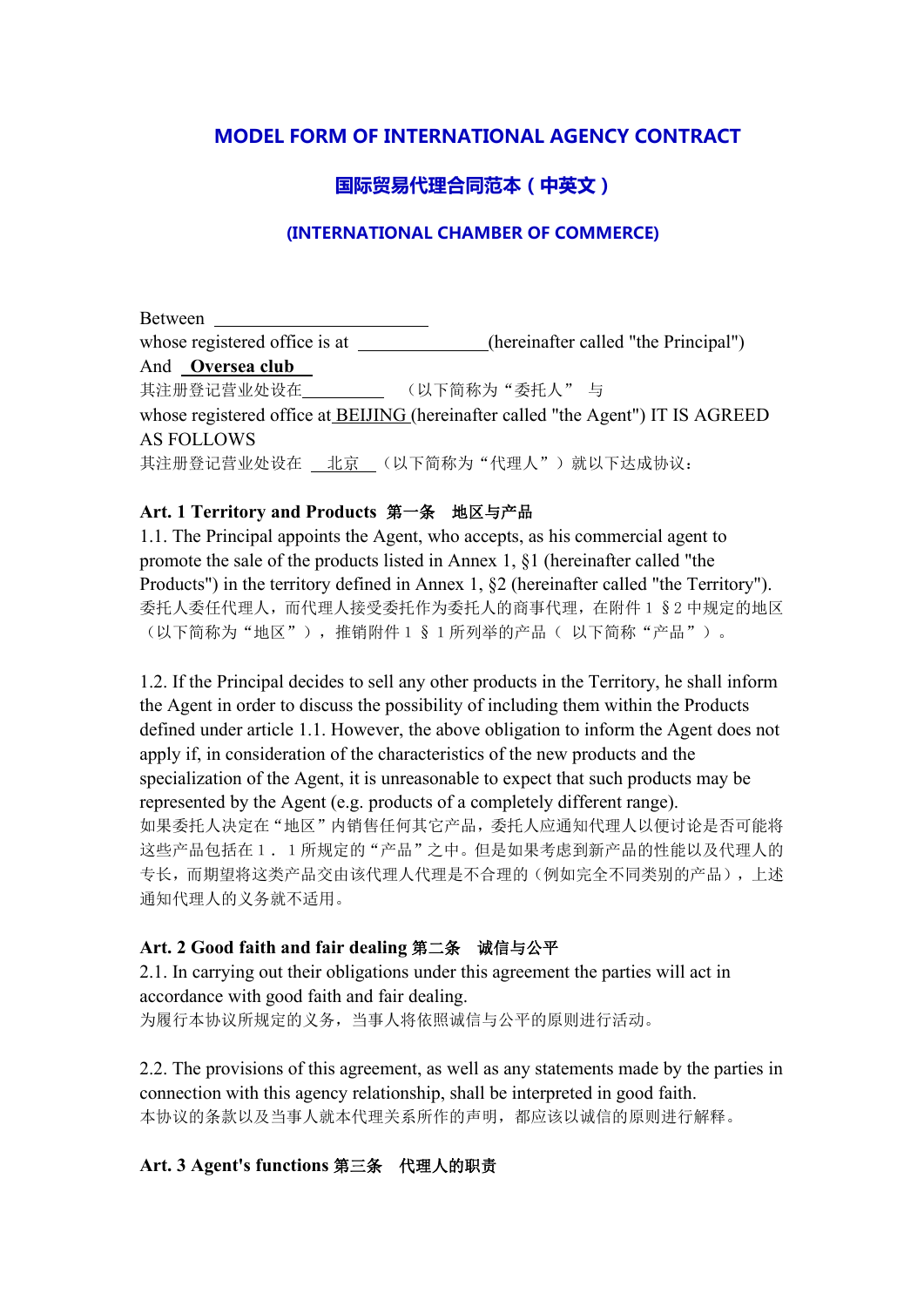3.1. The Agent agrees to use his best endeavours to promote the sale of the Products in the Territory in accordance with the Principal's reasonable instructions and shall protect the Principal's interests with the diligence of a responsible businessman. 代理人同意遵照委托人合理的指示,尽最大努力在"地区"内促进"产品"的销售,并应以 负责任的商人的勤勉和努力,保护委托人的利益。

3.2. The Agent shall not solicit orders from outside the Territory unless permitted to do so by the Principal. Where the Agent negotiates with customers in the Territory business which results in contracts ofsale with customers established outside the Territory, article 15.2. shall apply. E.g. for goods to be sold to subsidiary established in another country: the agent is acting within his territory, hat the sale is made to a foreign customer, and the agent would have (in absence of article 15.2) no right to commission.

非经委托人同意,代理人不得经"地区"之外的地方征求定货。如果代理人与该"地区"内 的顾客洽谈商务导致与设立在本"地区"之外的顾客签订销售合同,应适用第15.2节的 规定。

3.3. Unless otherwise specifically agreed, the Agent has no authority to make contracts on behalf of, or in any way to bind the Principal towards third parties. He only solicits orders from customers for the Principal, who is free (save as set forth in article 4.2. hereafter) to accept or to reject them. The other alternative, i.e. to give the agent the authority to conclude contracts on behalf of the principal has not been considered in the model form, since it is rather uncommon in international trade. Of course, if the parties have special reasons for permitting the agent to make contracts on behalf of the principal, they can so provide in article 3.3. It should be noted that in certain cases the third party (customer) may rely on the apparent authority of the agent this means that, especially in legal systems where it is common that the agent is authorized to act on behave of the principal, the exclusion of any such authority provided for in the contract between principal and agent (like art. 3.3. of this model form) does not necessarily bind a third party which had good reasons to rely on the apparent authority of the agent. It is, therefore, recommended that the principal avoids any action which may give third parties the impression that the agent has representative powers, and that he informs, if necessary and possible, third parties that the agent has no authority to bind the principal.

除非另有专门的协议,代理人无权代表委托人签约,也无权在签约中用任何方法使委托人受 第三人之约束。代理人仅能为委托人经顾客处招揽定货,而委托人(除以下第4.2节的规 定外)有接受或拒绝定货的自由。

3.4. When negotiating with customers, the Agent shall offer Products strictly in accordance with the terms and conditions of the contract of sale which the Principal has communicated to him. This is to ensure that orders by the customers conform to the Principals terms and conditions (e.g. prices, delivery terms, etc.): if this is not the case (because the agent has given incorrect information to the prospective customer)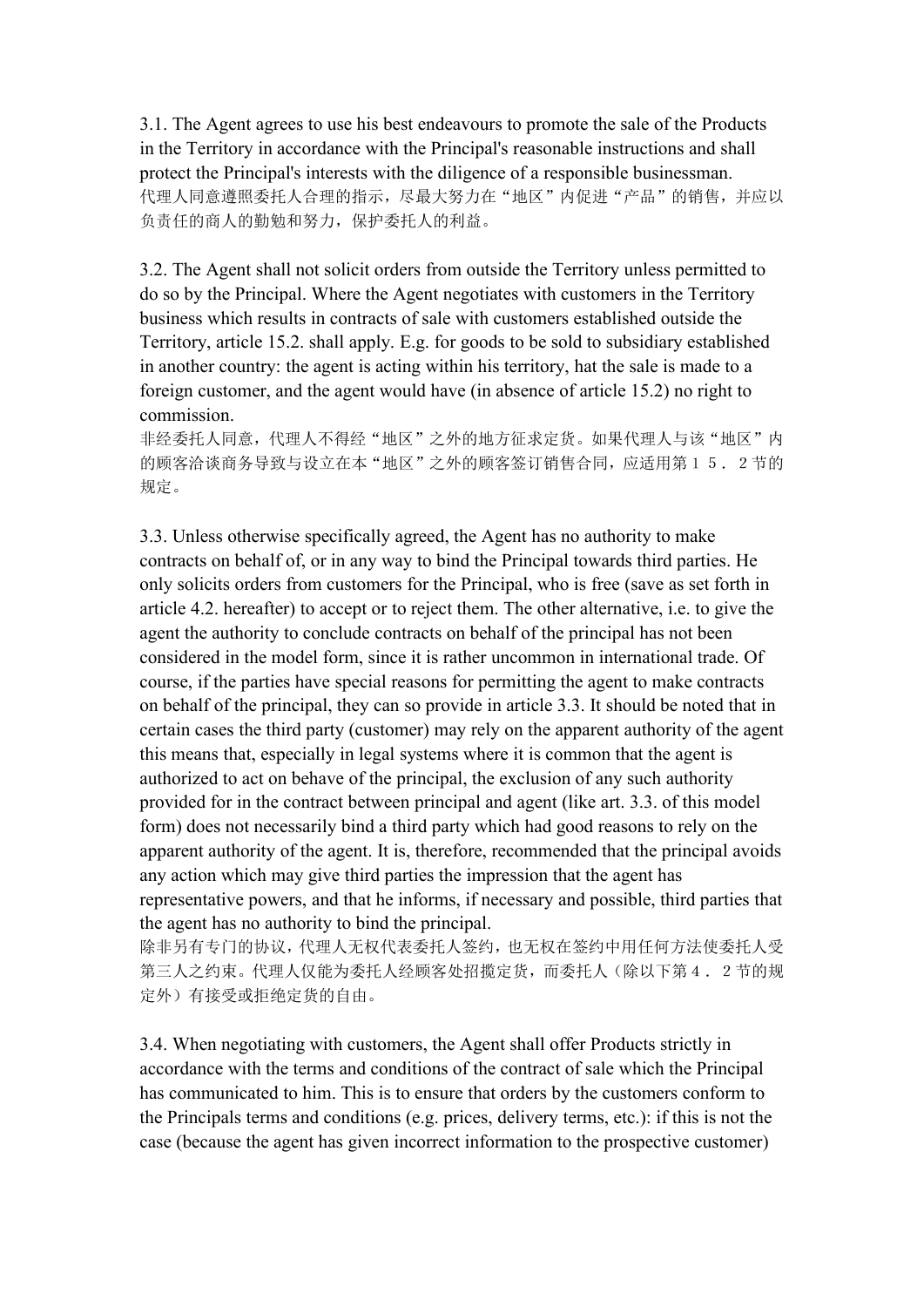the principal will be in an embarrassing situation (at least from the commercial point of view) if the refuses the order.

代理人在与顾客洽商业务时,应严格按照委托人向其交代的销售合同的条款和条件对"产品" 进行报价。

3.5. The Agent is not entitled to receive payments on the Principal's behalf without prior written authorization from the Principal to that effect. When the Agent has been so authorized, he must transmit them as soon as possible to the Principal and until then hold them separately on deposit on the Principal's behalf.

代理人未经委托人对该事项的事先书面授权,无权代表委托人收取付款。如果业经授权收款, 则代理人必须尽快将付款转交给委托人,而在转交之前,应以委托人的名义将付款单独地存 放。

### **Art. 4 Acceptance of orders by the Principal** 第四条 委托人接受定单

4.1. The Principal shall inform the Agent without undue delay of his acceptance or rejection of the orders transmitted by the latter. The Principal may accept or reject any individual order transmitted by the Agent at his own discretion.

委托人应不无故迟延地通知代理人对其转交的定单予以接受或拒绝。委托人对代理人转交的 任何定单的接受或拒绝可由其自行决定。

4.2. The Principal may not however unreasonably reject the orders transmitted by the Agent. In particular, a repeated refusal of orders contrary to good faith (e.g. if made for the only purpose of hindering the Agent's activity) shall be considered as a breach of contract by the Principal.

但是委托人不得无理地拒绝接受代理人所转交的定单。应特别指出有悖诚信原则的反复拒绝 接受定单(例如,这样做的目的只是妨碍代理人的活动),则被认为是委托人违约。

### **Art. 5 Undertaking not to compete** 第五条 保证不进行竞争

5.1. Without the prior written authorization of the Principal, the Agent shall not represent, manufacture or distribute any products which are in competition with the Products, for the entire term of this contract.

未经委托人事先以书面授权,代理人在合同的全部期限内不得代表、制造或经销与"产品" 相竞争的任何产品。

5.2. The Agent may represent, distribute or manufacture any products which are not competitive with the Products, provided he informs the Principal in advance of such activity. However, the above obligation to inform the Principal does not apply if, in consideration: (i) of the characteristics of the products which the Agent wants to represent, and (ii) of the field of activity of the principal for whom the Agent wishes to act, it is unreasonable to expect that the Principal's interests may be affected.代理人可以代表、经销或制造与"产品"无竞争的任何产品,但是应在进行上述活动前事先 通知委托人。然而,如果考虑到鉴于:(1)代理人打算代理的产品的性能以及(2)代理 人打算为之进行代理业务的委托人的经营范围,委托人的利益按合理的期待可能不会被影 响,则上述向委托人事先通知的义务不适用。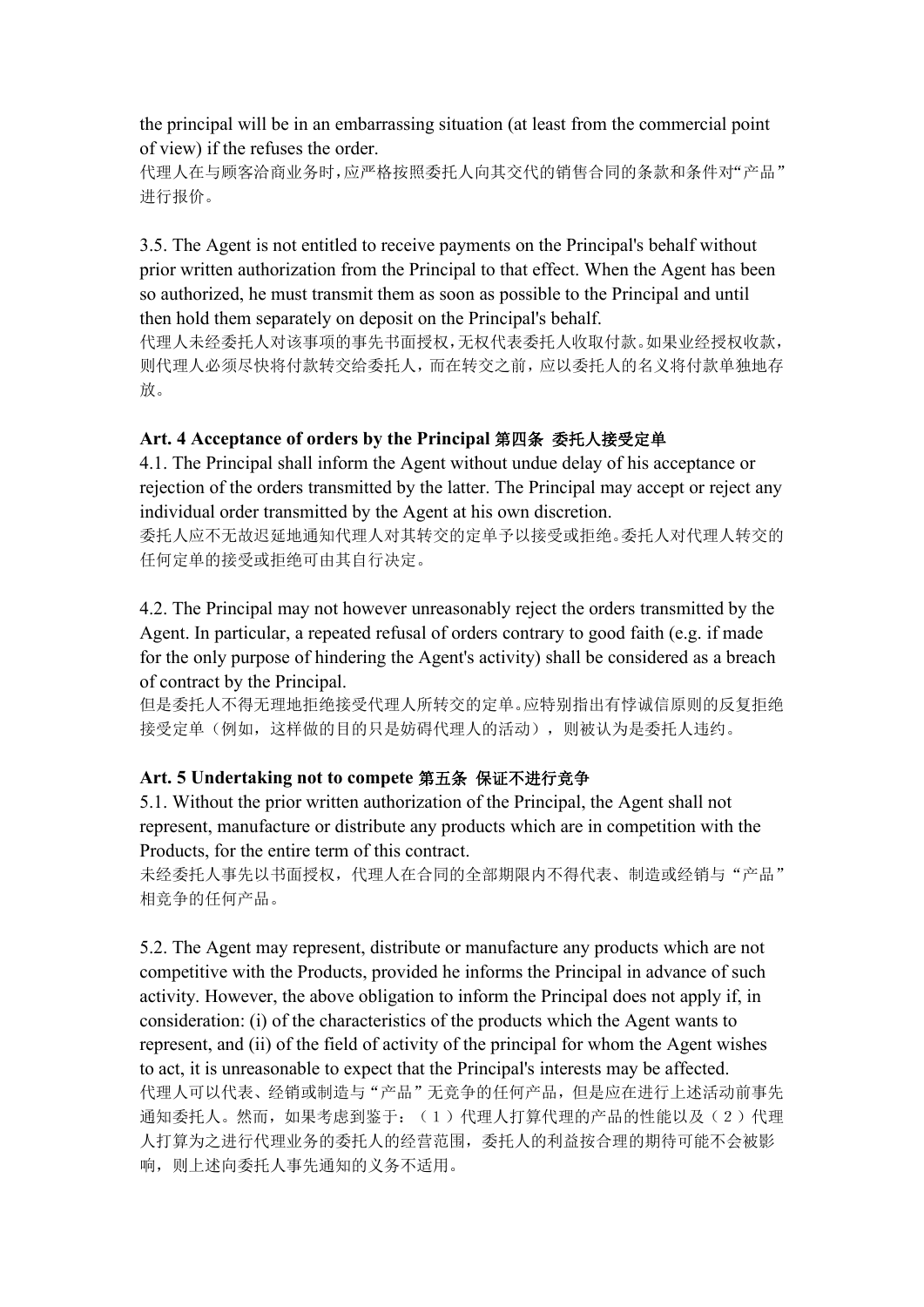5.3. The Agent shall refrain from representing or distributing non-competitive products of a manufacturer who is a competitor of the Principal, if requested to do so by the Principal, provided the latter's request is reasonable, taking into account all the circumstances of the case. E.g. if there are reasons to fear that the collaboration with a competitor may impair the confidence between the parties or the protection of confidential information.

若委托人如此要求,并且从实际情况来看该要求是合理的,则代理人须不为与委托人竞争的 制造商代表或经销非竞争性产品。

5.4. The Agent declares that he represents (and/or distributes ormanufactures, directly or indirectly) the products listed in Annex II on the date on which this contract is signed.

在本合同签字之日,代理人宣布对附件11所列举的产品作为代表(和/或直接或间接地进 行经销或制造)。

#### **Art. 6 Sales organization, Advertising and Fairs** 第六条 销售机构、广告和展销

6.1. The Agent shall provide an adequate organization for sales and, where appropriate, after-sale service, with all necessary means and personnel, in order to ensure the fulfillment of his obligations throughout the Territory under this agreement.

为了保证在整个"地区"履行本协议项下的义务,代理人应以必要的手段和人力建立充分的 销售机构,并且当适宜时,建立售后服务。

6.2. The parties may agree on the advertising to be jointly made in the Territory. The contents of any advertising must be approved by the Principal. The cost of advertising carried out by the Agent shall be apportioned between the parties as indicated in Annex III, §1.

当事人可同意在"地区"内联合进行宣传广告。广告的内容必须经委托人批准。代理人所作 广告的费用应按附件三§1的规定,由当事人分摊。

6.3. The parties shallagree on their participation in fairs orexhibitions within the Territory. The cost of the Agent's participation in such fairs and exhibitions shall be apportioned between the parties as indicated in Annex III, §2.

当事人应同意参加在"地区"内举办的交易会或展览会。代理人参加交易会和展览会的费用 应按附件三§2的规定由当事人分摊。

### **Art. 7 Sales Targets-Guaranteed Minimum Target** 第七条 销售目标 保证完成的最 低目标

A distinction is made between a "sales target" (7.1., 7.2.) the non-attainment of which does not, in principle, involve a contract breach, and o "guaranteed minimum target" (7.3.), which implies a possible contract termination (or other consequences) in case of non-attainment. If the parties wish to agree upon such "guaranteed minimum target", they must fill in Annex IV.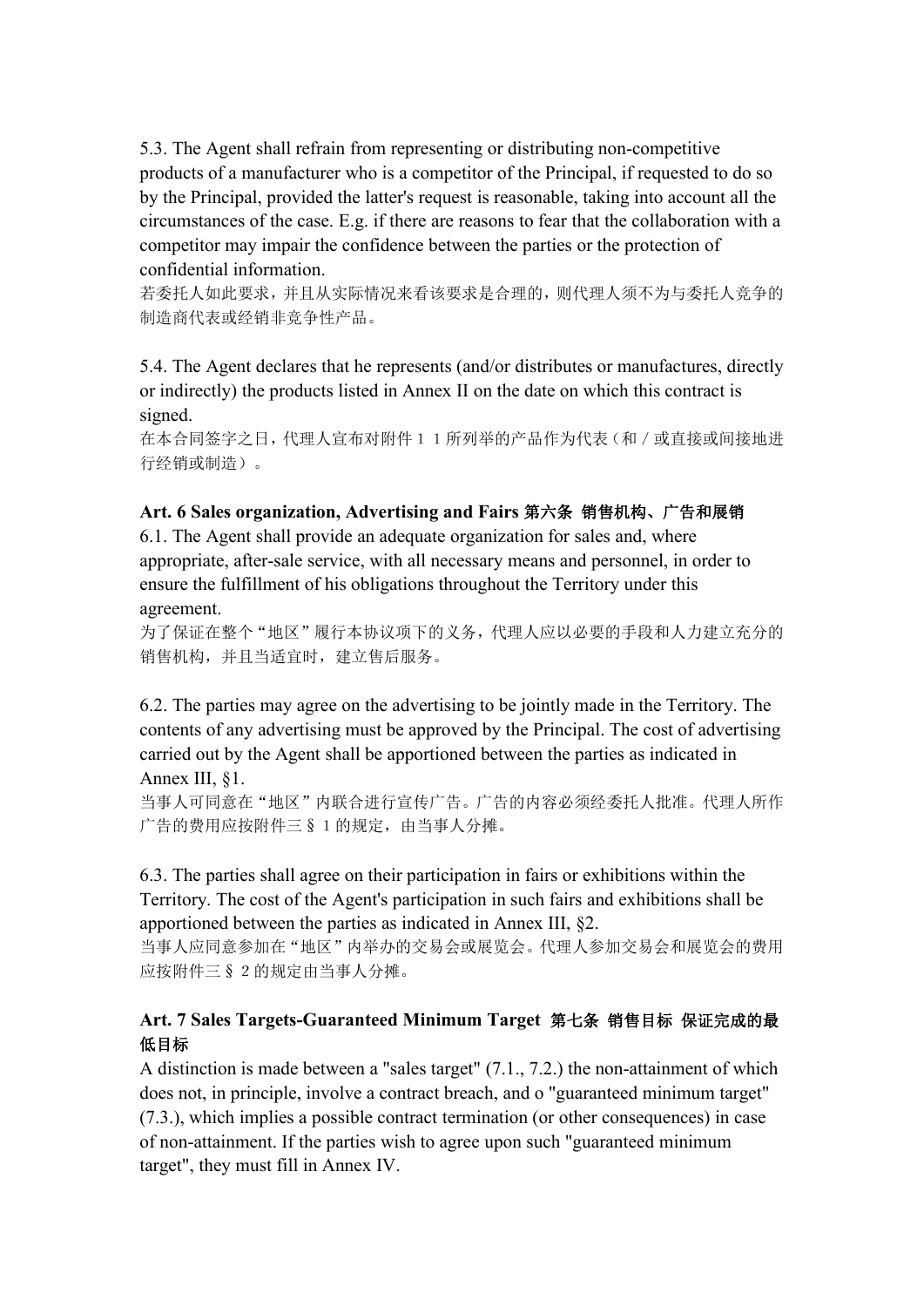7.1. The parties may agree annually on the sales targets for the forthcoming year. 当事人可每年商定来年的销售目标。

7.2. The parties shall make their best efforts to attain the targets agreed upon but the non attainment shall not be considered as a breach of the contract by a party, unless that party is clearly at fault.

当事人应竭尽全力地实现商定的目标,但是未实现目标不应认为是某一方的违约,除非该方 有明显的过错。

7.3. In Annex IV the parties may agree on a Guaranteed Minimum Target and on the consequences of its non-attainment.

在附件五中当事人可以商定保证完成的最低目标以及未能实现目标的后果。

## **Art 8 Sub-agents** 第八条 分代理人

(In certain circumstances it may be advisable to add a clause providing that each party agrees not to engage subagents and/or employees ofthe other party. ) The Agent may engage sub-agent. The Agent must carry out agents, provided he informs his activity without recourse the Principal at least one month before the engagement to sub-agents. The Agent shall be responsible for the activities of his subagents. 代理人可以聘用分代理人,但至少代理人必须自己进行业务活动,不依但至少在聘用前一个 月通知委托人。代理人应对分代理人的活动责任。

### **Art. 9 Principalto be kept informed** 第九条 向委托人通报情况

9.1. The Agent shall exercise due diligence to keep the Principal informed about his activities, market conditions and the state of competition within the Territory. He shall answer any reasonable request for information made by the Principal. 代理人应以适当勤勉向委托人通报其在"地区"内的活动,市场情况以及竞争状况,代理人 应答复委托人提出的合理的有关提供信息的要求。

9.2. The Agent shall exercise due diligence to keep the Principal informed about: 代理人应以适当勤勉向委托人通报有关:

(i) the laws and regulations which are to apply in the Territory to which the Products must conform (e.g. import regulations, labeling, technical specifications, safety requirements, etc.), and

在"地区"内要实施的"产品"必须符合的法律和法规,(如进口条例、标签、技术规格、 安全要求等);

(ii) the laws and regulations concerning his activity, as far as that they are relevant for the Principal.

有关代理人业务活动的法律和法规,只要是与委托人有关。

## Art. 10 Financial responsibility 第十条 财务责任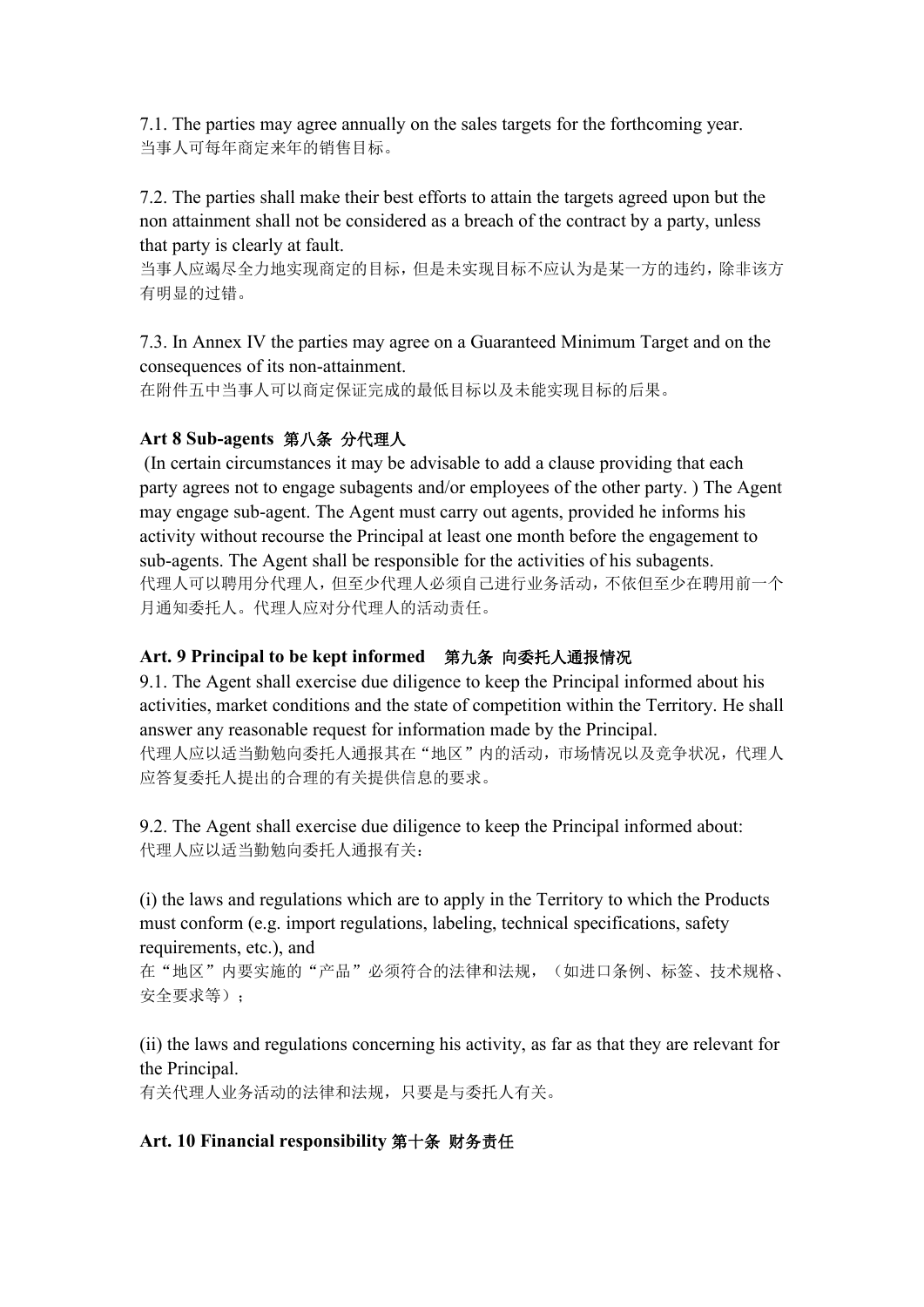10.1. The Agent shall satisfy himself, with due diligence, of the solvency of customers whose orders he transmits to the Principal. He shall not transmit orders from customers of which he knows or ought to know that they are in a critical financial position, without informing the Principal in advance of such fact. 代理人应以适当勤勉查明他向委托人转交定单的顾客的支付能力。对于代理人知道或应该知 道财务处于危急情势的顾客之定单,在未事先向委托人通报这种情况下,不得将其定单转交 委托人。

10.2. The Agent shall act as a del credere agent only if, and to the extent, the parties have expressly agreed thereto. In that case they should complete and sign Annex V. 只有经当事人明确商定并仅在双方商定的范围内,代理人才能充当担保买方信用的代理人。 双方为此应填写并签署附件五。

## **Art. 11 Principal's trademarks and symbols** 第十一条 委托人的商标和标志

11.1. The Agent shall use the Principal's trademarks, trade names orany other symbols, but for the only purpose of identifying and advertising the Products, within the scope of this contract and in the Principal's sole interest.

代理人应使用委托人的商标、商名和其它任何标志,但其唯一目的是为了识别和宣传"产品", 而且只限于在本合同的范围内和为了委托人的利益。

11.2. The Agent hereby agrees neither to register, nor to have registered, any trademarks, trade names orsymbols of the Principal (or which are confusingly similar with the Principal's ones), in the Territory or elsewhere.

代理人在此同意不在本"地区"或其它地区将委托人的商标、商名或标志(或与以上商标、 商名或标志相近似而可能引起混乱名)如以注册或使之被注册。

11.3. The right to use the Principal's trademarks, trade names orsymbols, as provided for under the first paragraph of this article, shall cease immediately for the Agent, on the expiration or termination, for any reason, of the present contract. 本条第一所规定的关于使用委托人的商标、商名或标志的权利,在本合同期满或由于任何原 因而终止时,应立即终结。

11.4. The Agent shall notify the Principal of any infringement of the Principal's trademarks, trade names or symbols that comes to his notice. 代理人一旦发现委托人的商标、商名或标志被侵权时,应通知委托人。

## **Art. 12 Complaints by Customers** 第十二条 顾客投诉

The Agent shall immediately inform the Principal of any observations orcomplaints received from customers in respect of the Products. The parties hereto shall deal promptly and properly with such complaints. The Agent has no authority to engage in any way the Principal, unless after he has received a specific authorization to such effect.

代理人应立即将收到的或注意到的顾客对"产品"的意见或投诉通知委托人。当事人应及时 并恰当地处理这些投诉。除非代理人收到专门的书面授权,他无权以任何方式将委托人卷入。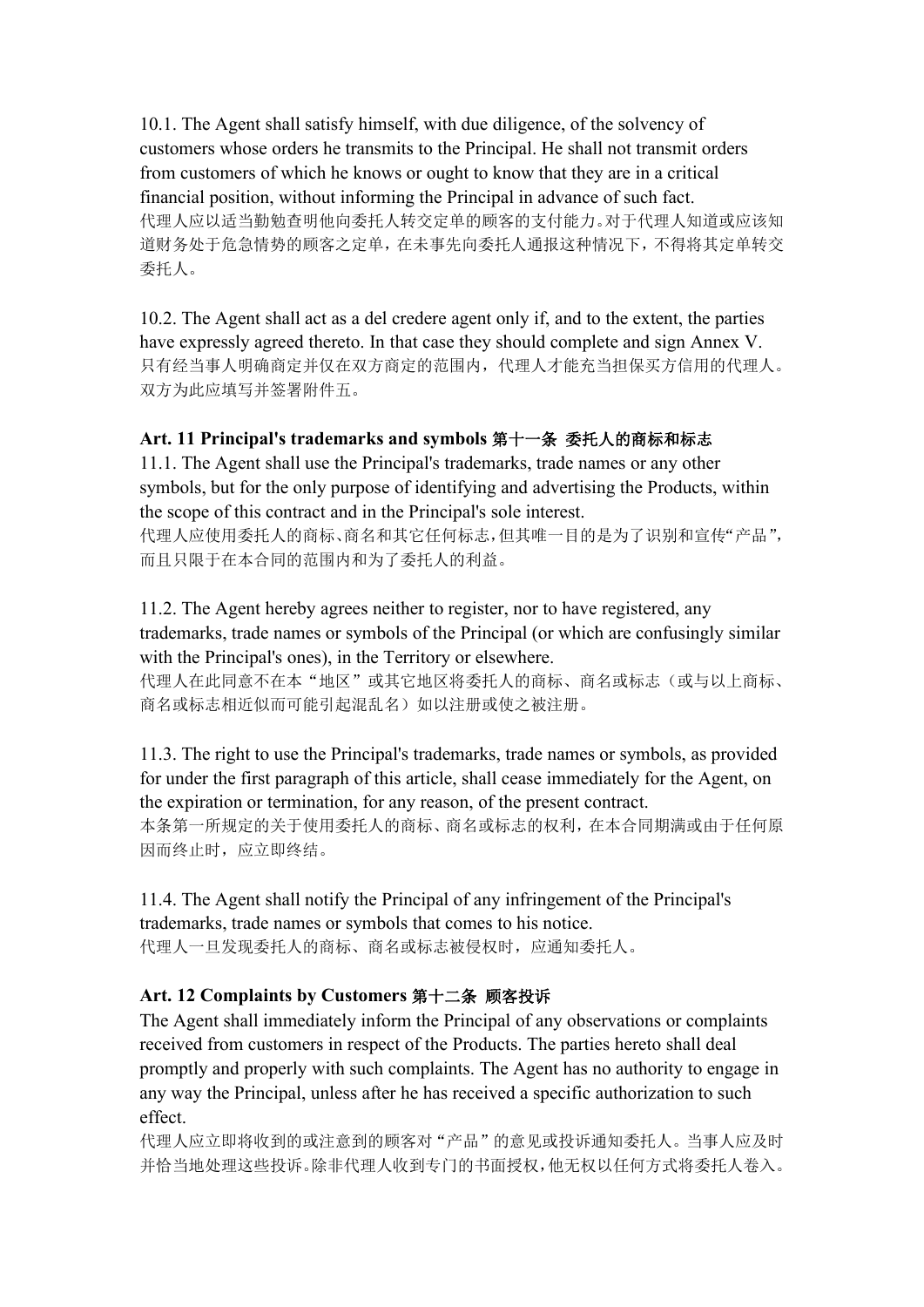## **Art. 13 Exclusivity** 第十三条 排他性

13.1. The Principal shall not, during the life of this contract, grant any other person or undertaking within the Territory the right to represent or sell the Products. 委托人在本合同有效期内,不得授予"地区"内的其他人或企业"产品"的代理权和销售权。

13.2. The Principal is however entitled to deal directly, without the Agent's intervention (provided he informs the latter) with customers situated in the Territory; in respect of any sales arising therefrom, the Agent shall be entitled to the commission provided for in this contract.

然而,委托人有权与"地区"内的顾客直接进行交易而无须代理人介入(但应通知代理人); 经此形成的任何销售,代理人应有权取得按本合同规定的佣金。

13.3. The Principal shall be entitled to deal directly with the special customers listed in Annex VI, §2; in respect of the sales to such customers the Agent shall be entitled to the reduced commission provided for in Annex VI, §2. Paragraph 13.3. shall not apply if §2 of Annex VI (Special customers/Reduced commission) has not been filled in by the parties.

委托人有权与附件六§2所列举的特别顾客直接进行交易;同这一类顾客的销售,代理人应 有权取得按附件六§2规定的减低的佣金。如果当事人未填写附件六§2(特别顾客与减低 的佣金),则第13.3款不适用。

# **Art. 14 Agent to be keptinformed** 第十四条 向代理人通报情况

14.1. The Principal shall provide the Agent with all necessary written information relating to the Products (such as price lists, brochures, etc.) as well as with the information needed by the Agent for carrying out his obligations under the contract. 委托人应向代理人提供有关"产品"的所有必要的书面资料(诸如价格表、宣传小册子等) 以及代理人为履行本合同义务而需要的其它资料。

14.2. He shall furthermore inform the Agent without undue delay of his acceptance, refusal and/or non-execution of any business transmitted by the Agent. 委托人还应该不无理迟延地通知代理人,其是否接受或拒绝和/或不予执行代理人所转交的 生意。

14.3. The Principal shall keep the Agent informed of any relevant communication with customers in the Territory. 委托人应经常将其与"地区"内顾客的交往情况向代理人通报。

14.4. If the Principal expects that his capacity of supply will be significantly lower than that which the Agent could normally expect, he will inform the Agent within a reasonable time.

如果委托人预料其供货能力比代理人通常所期望的要低得多,委托人应在合理的时间内向代 理人进行通报。

# **Art. 15 Agent's commission** 第十五条 代理人佣金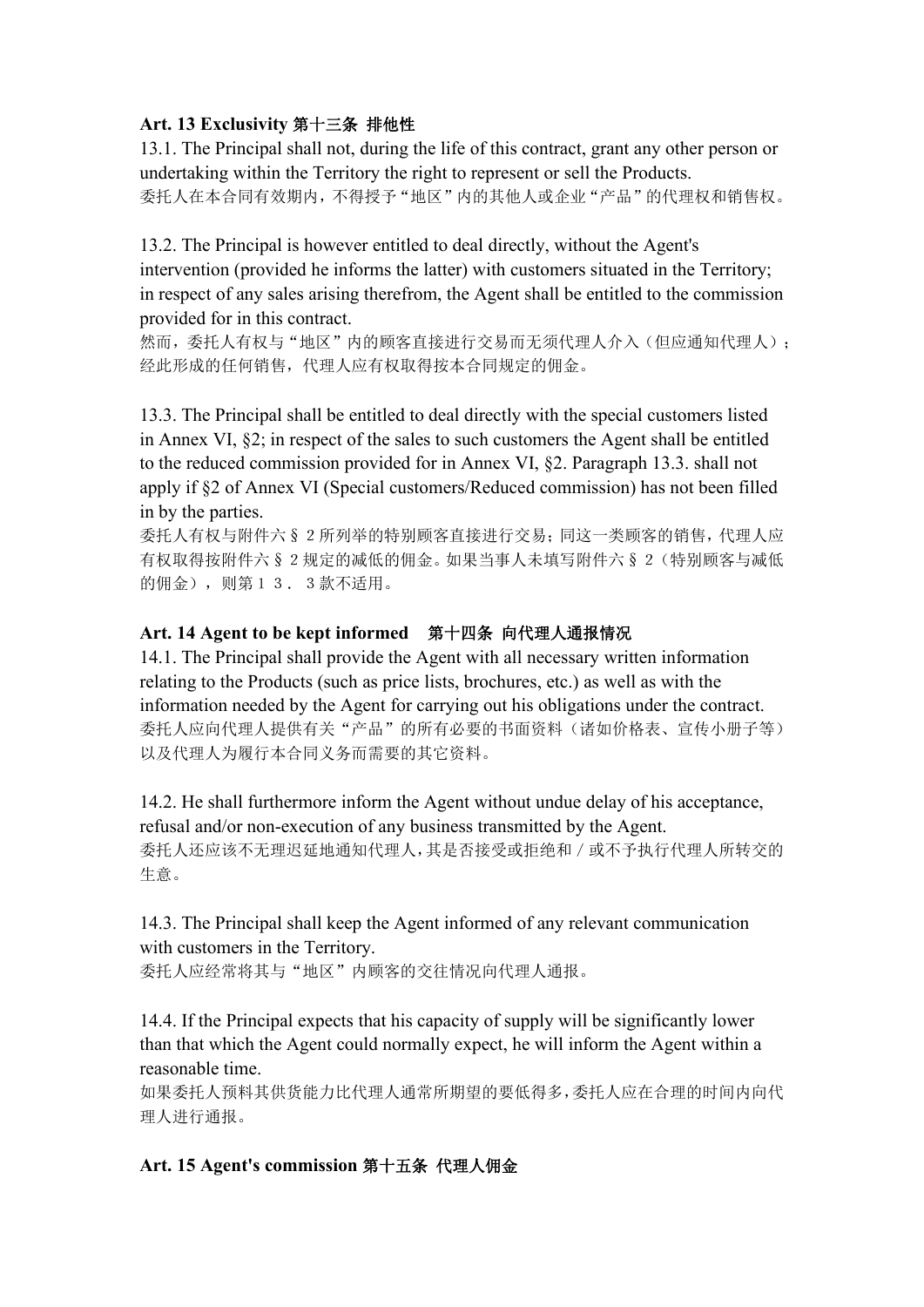15.1. The Agent is entitled to the commission provided for in Annex VI, §1, on all sales of the Products which are made during the life of this contract to customers established in the Territory.

代理人有权在本合同的有效期内,从向设立在"地区"内的顾客销售"产品"中收取附件六 §1规定的佣金。

15.2. If the Agent, when dealing with customers established in the Territory, solicits orders resulting in contracts of sale with customers established outside the Territory, and if the Principal accepts such orders, the Agent shall be entitled to receive a reduced commission, the amount of which shall be decided on a case by case basis. Similarly, the Agent's commission shall be reduced when an other agent solicits orders with customers established outside the Territory resulting in contracts of sale with customers established within the Territory.

如果代理人与在"地区"内设立的顾客进行业务中,由于招揽定单导致与"地区"外设立的 顾客签订销售合同,并且如果委托人接受这种定单,则代理人应有权收取减低的佣金,其数 量应根据具体情况个案决定。同样,若其他代理人在"地区"外设立的顾客招揽定单导致与 "地区"内设立的顾客签订销售合同,则代理人的佣金也应减低。

15.3. A reduced commission may be agreed in advance between the Principal and the Agent in appropriate circumstances where a customer is to be granted terms or conditions which are more favorable than the Principal's standard conditions. If the parties have filled in §3 of Annex, VI the figures indicated therein shall apply in the respective situations.

在适当情况下,如果给予顾客的条款和条件比委托人的标准条件更为优惠,委托人和代理人 之间可以事先商定经过减少的佣金。如果当事人已填写附件六§3,其中指明的数额应分别 适用于各种情况。

15.4. Unless otherwise agreed in writing, the commission covers any expenses incurred by the Agent in fulfilling his obligations under this contract (such as telephone, telex, office, travel expenses, etc.)

除非另有书面商定,代理人为履行本合同之义务所发生的任何支出(如电话、电传、办公费 用、差旅支出等)应由佣金负担。

### **Art. 16 Method of calculation commission and payment** 第十六条 佣金和报酬的计 算方法

16.1. Commission shall be calculated on the netamount of the involves, i.e. on the effective sales price (any discount other than cash discounts being deducted) clear of any additional charges (such as packing, transportation, insurance) and clear of all tariffs or taxes (including value added tax) of any kind, provided that such additional charges, tariffs and taxes are separately stated in the invoice.

佣金应根据发票的净金额计算,即实际销售价格(现金折扣以外的所有折扣都扣除)扣除任 何附加费用(诸如包装、运输、保险),并扣除所有的关税和税收(包括增值税),如果这 些附加费用,关税和税收在发票上分别列明的话。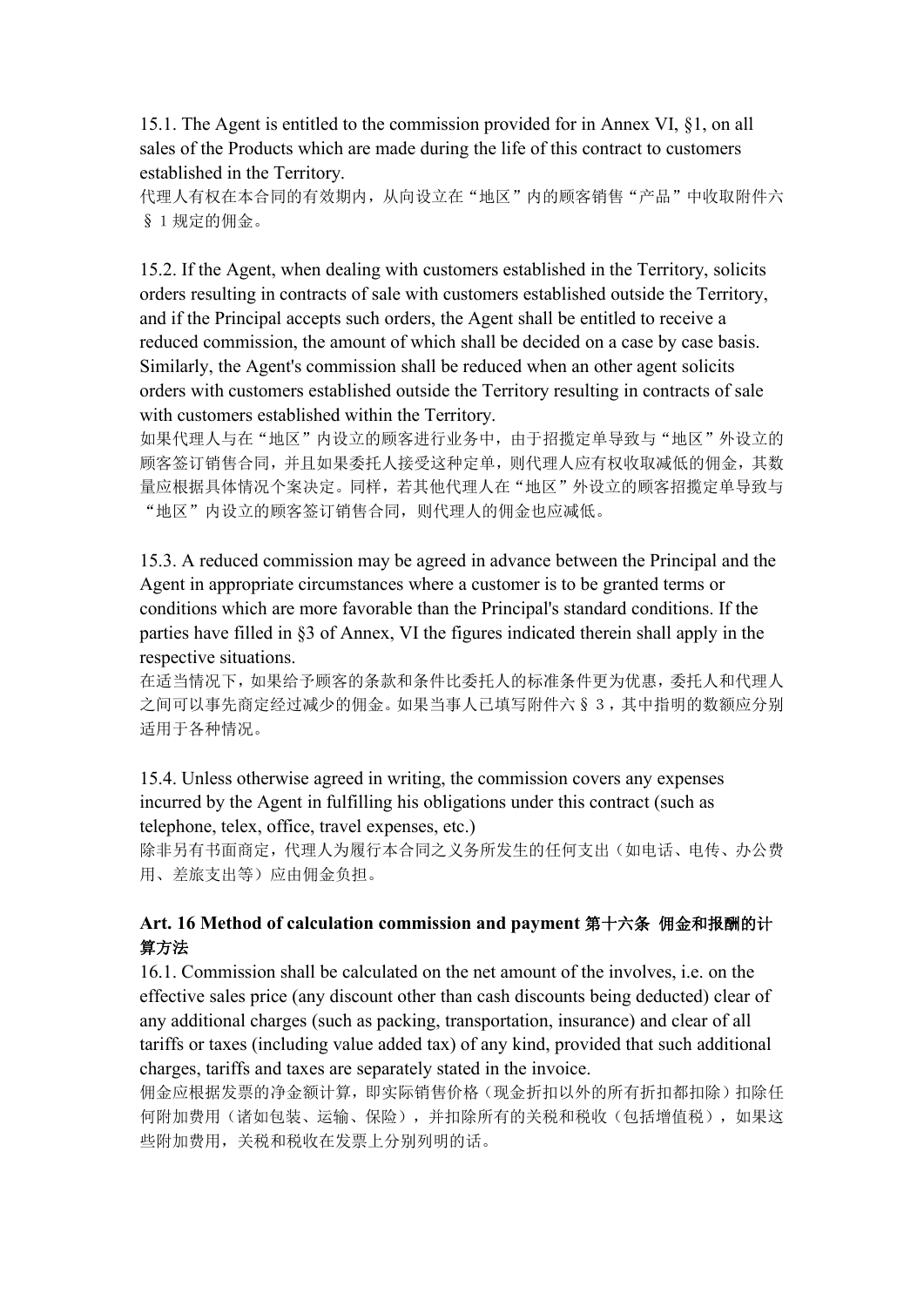16.2. The Agent shall acquire the right to commission after full payment by the customers of the invoiced price. In case of partial payment made in compliance with the sales contract, the Agent shall be entitled to a proportional advance payment. In case the Principal is insured against the risk of non-payment by his customers, the parties may agree that a commission be paid on the sums obtained by the Principal from the insurer, by filling in Annex VI, 4.1.

代理人在顾客全部支付发票价格后即取得收取佣金的权利。如果按照销售合同部分付款,代 理人有权按比例预支其佣金。如果委托人就顾客不付贷款的风险而投保,当事人可以商定, 通过填写附件六、4·1款,佣金以委托人从保险人处所得到的金额中进行支付。

16.3. The Principal shall provide the Agent with a statement of the commissions due in respect of each quarter and shall set out all the business in respect of which such commission is payable. The commission shall be paid not later than the last day of the month following the relevant quarter.

委托人应每一季度向代理人提交到期佣金的报表并且列举应付佣金的有关生意。佣金不得迟 于该季度之后第一个月的最后一天支付。

16.4. The Agent is entitled to all the information, and in particular extracts from the Principal's books, in order to check the amount of the commission due to him. The Principal shall permit an independent auditor appointed for that purpose by the Agent to inspect the Principal's books for the purpose of checking the data relevant for the calculation of the Agent's commission. The costs of such inspection shall be borne by the Agent.

代理人有权取得所有资料,特别是委托人帐册的摘录,以便检查其应得的佣金额。委托人应 允许代理人为此目的指定独立的审计师审查有关计算代理人佣金的材料,这种审查的费用应 由代理人负担。

16.5. Should any governmental authorization (e.g. due to exchange control regulations in the Principal's country) be necessary for the Principal to transfer abroad the commission (or any other sum the Agent may be entitled to receive), then the payment of the amount shall be made after such authorization has been given. The Principal shall take all necessary steps for obtaining the above authorizations. 如果委托人将佣金(或代理人应收取的其他金额)转至国外须经政府授权(例如由于委托人 国家的外汇管制条例),则应在取得这种授权后才进行支付。委托人为取得上述授权应采取 所有的必要步骤。

16.6. Except as otherwise agreed, the commission shall be calculated in the currency of the sales contract in respect of which the commission is due. 除非另有约定, 佣金应以须付佣金的销售合同的币种进行计算。

## 16.7. Any taxes imposed on the Agent's commission in the Territory are for the Agent's account.

在"地区"内就代理人佣金征收的任何税金都由代理人负担。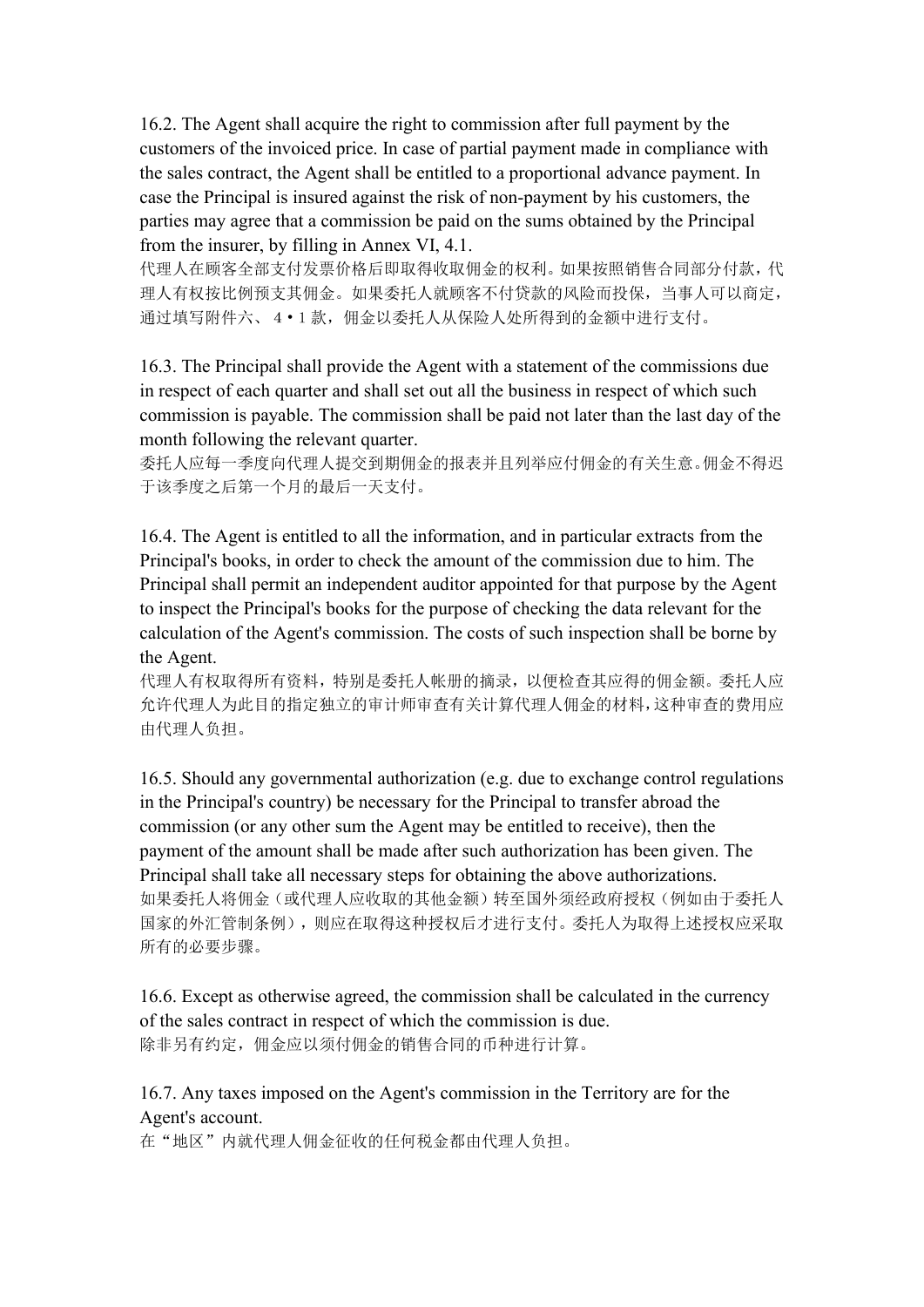### **Art. 17 Unconcluded business** 第十七条 未成交的业务

17.1. No commission shall be due in respect of offers ororders transmitted by the Agent and not accepted by the Principal. 代理人转交的报价或定单没有被委托人接受,不应支付佣金。

17.2. If a contract made by the Principal as a result of orders transmitted by the Agent is not thereafter put into effect, the Agent shall be entitled to commission unless non performance of the contract is due to reasons for which the Principal is not responsible.

如果代理人转交定单致使委托人签订合同,但此后合同未能生效,代理人应有收取佣金的权 利,除非合同未能履行非由委托人应负责任的原因造成。

### **Art. 18 Term of the Contract** 第十八条 合同条款

18.1. This contract is concluded 18.1. This contract enters for an indefinite period ------- and enters into force on into force on the -------- and shall remain in force --------- until ---.

本合同的期限为无限,自\_\_\_日起生效。本合同自\_\_\_日起生效,并在\_\_\_以前继续有效。

18.2. This contract may be 18.2. This contract shall be terminated by either party by automatically renewed for notice given in writing by successive periods of one means of communication year, unless terminated by ensuring evidence and date of either party by notice given receipt (e.g. registered mail in writing by means of with return receipt, special communication ensuring courier, telex), not less than evidence and date of receipt 4 months in advance. If the (e.g. registered mail with contract has lasted for more return receipt, special courier, than five years, the period of telex), not less than four than five years, the period of telex), not less than four notice will be of 6 months. months before the date of The end of the period of expiry, by registered mail notice must coincide with the with return receipt. If the end of a calendar month. contract has lasted for more The parties may agree in than five years, the period of writing on longer periods of notice will be of 6 months, notice. The parties may agree in writing on longer periods of notice.

任何一方当事人可至少提前四个月通过保证有证据和收到日期的书面通讯手段(如有回执的 挂号信、专门信使、电传)通知终止本合同。如果合同已持续五年以上,通知期限为六个月。 通知期限的终止日应与某日历月份的最后一天相重合。当事人可以用书面约定更长的通知期 限。除非任何一方当事人在合同满期之日前不少于四个月通过保证有证据和收到日期的书面 通讯手段(如有回执的挂号信、专门信使、电传)提出终止合同,则本合同将以一年为一期 自动连续延长。如果合同已持续五年以上,通知期限为六个月。双方可以通过书面约定更长 的通知期限。

### **Art. 19 Unfinished business** 第十九条 未完成的业务

19.1. Orders transmitted by the Agent or received by the Principal from customers established in the Territory before the expiry or termination of this contract and which result in the conclusion of a contract of sale not more than six months after such expiration, shall entitle the Agent to commission.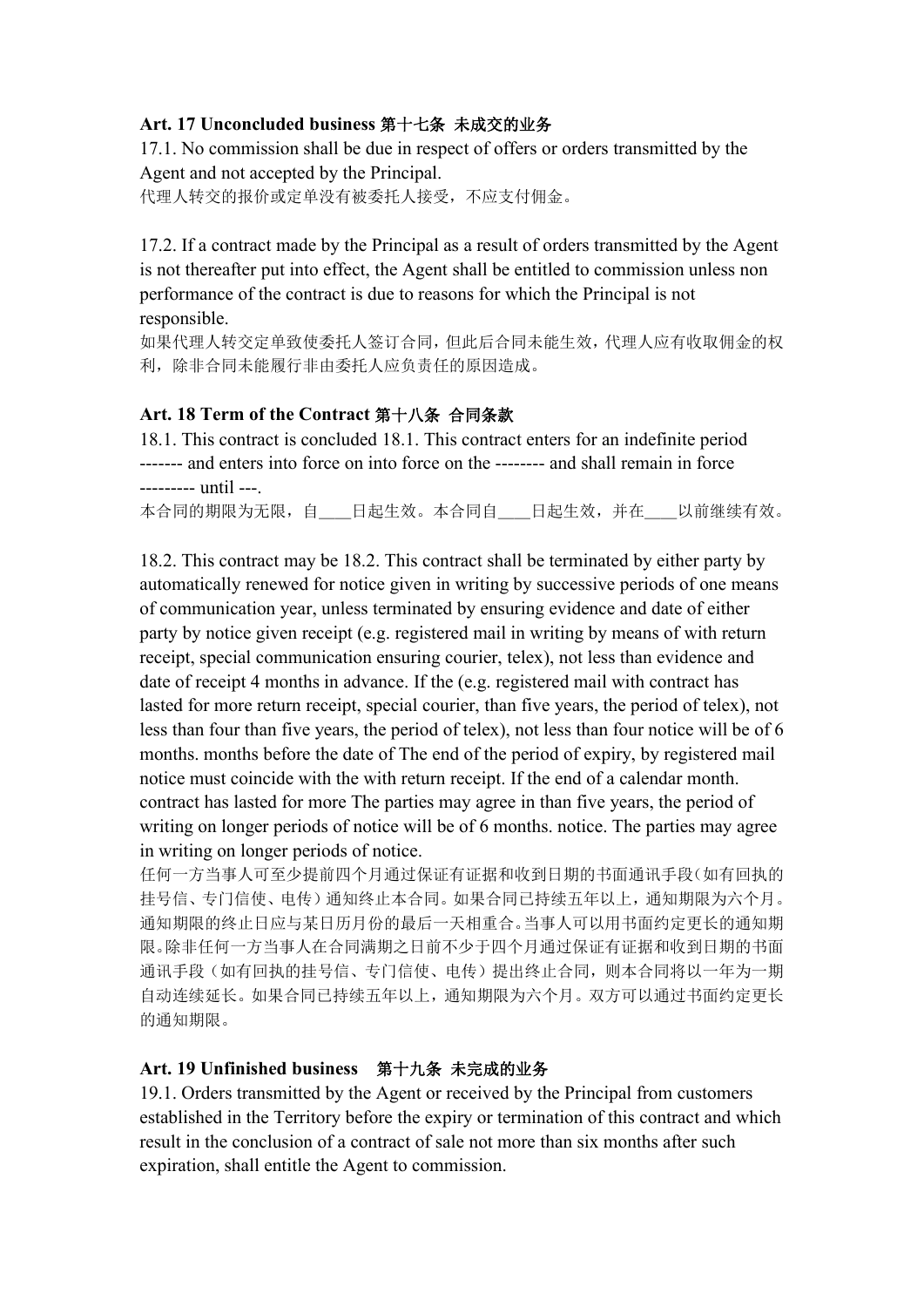在本合同期满或终止前,代理人转交的或委托人收到在"地区"内设立的顾客订单,并因而 在合同满期后的六个月内签订了销售合同,代理人有权对此收取佣金。

19.2. No commission is due to the Agent for contracts of sale made on the basis of orders received after the expiry or termination of this contract, save if such transaction is mainly attributable to the Agent's efforts during the period covered by the agency contract and if the contract was entered into within a reasonable period after the expiry or termination of this contract. The Agent must however inform the Principal in writing, before the expiry or termination of this contract, of the pending negotiations which may give rise to commission under this paragraph. 以在本合同期满或终止后所收到的定单为根据而签订的销售合同,代理人不应从中收取佣

金,除非该交易主要归功于代理人在代理合同有效期内所作的努力,而且该销售合同是在本 合同期满或终止后的合理期限内生效。然而,代理人必须在本合同期满或终止之前按本章节 的规定,将尚未结束而据此款规定可能发生佣金的业务书面通知委托人。

### **Art. 20 Earlier termination** 第二十条 提前终止合同

20.1. Each party may terminate this contract with immediate effect, by notice given in writing by means of communication ensuring evidence and date of receipt (e.g. registered mail with return receipt, special courier, telex), in case of a substantial breach by the other party of the obligations arising out of the contract, of in case of exceptional circumstances justifying the earlier termination.

如果出现一方当事人根本违反合同义务的情况或出现使提早终止合同成为合理的异常情况, 各方当事人可以通过确保有证据和收到日期的书面通讯手段(例如有回执的挂号信、专门信 使、电传)通知对方立即终止合同。

20.2. Any failure by a party to carry out all or part of his obligations under the contract resulting in such detriment to the other party as to substantially deprive him of what he is entitled to expect under the contract, shall be considered as a substantial breach for the purpose of article 20.1. above. Circumstances in which it would be unreasonable to require the terminating party to continue to be bound by this contract, shall be considered as exceptional circumstances for the purpose of article above. 一方当事人由于不履行本合同的全部或部分义务而损害另一方当事人的利益以致使其基本 丧失期望从本合同取得的利益,则此种不履行应视为是上述20.1款中所谓的根本违约。 若要求提出终止合同的一方仍受本合同之约束成为不合理,这种情况应视为是上述20.1 款中的异常情况。

20.3. The parties hereby agree that the violation of the provisions ------ under 18 of the present contract is to -------- be considered in principle, unless the contrary is proved, as a substantial breach of the contract.Moreover, any violation of the contractual obligations may be considered as a substantial breach, if such violation is repeated notwithstanding a request by the other party to fulfill the contract obligations. The parties may make reference here to those particles for which a breach is consider of particular importance. This may be the case for articles 5 (non competition), 7.3. (Guaranteed minimum target: if agreed), 11.2. (unauthorized registration of the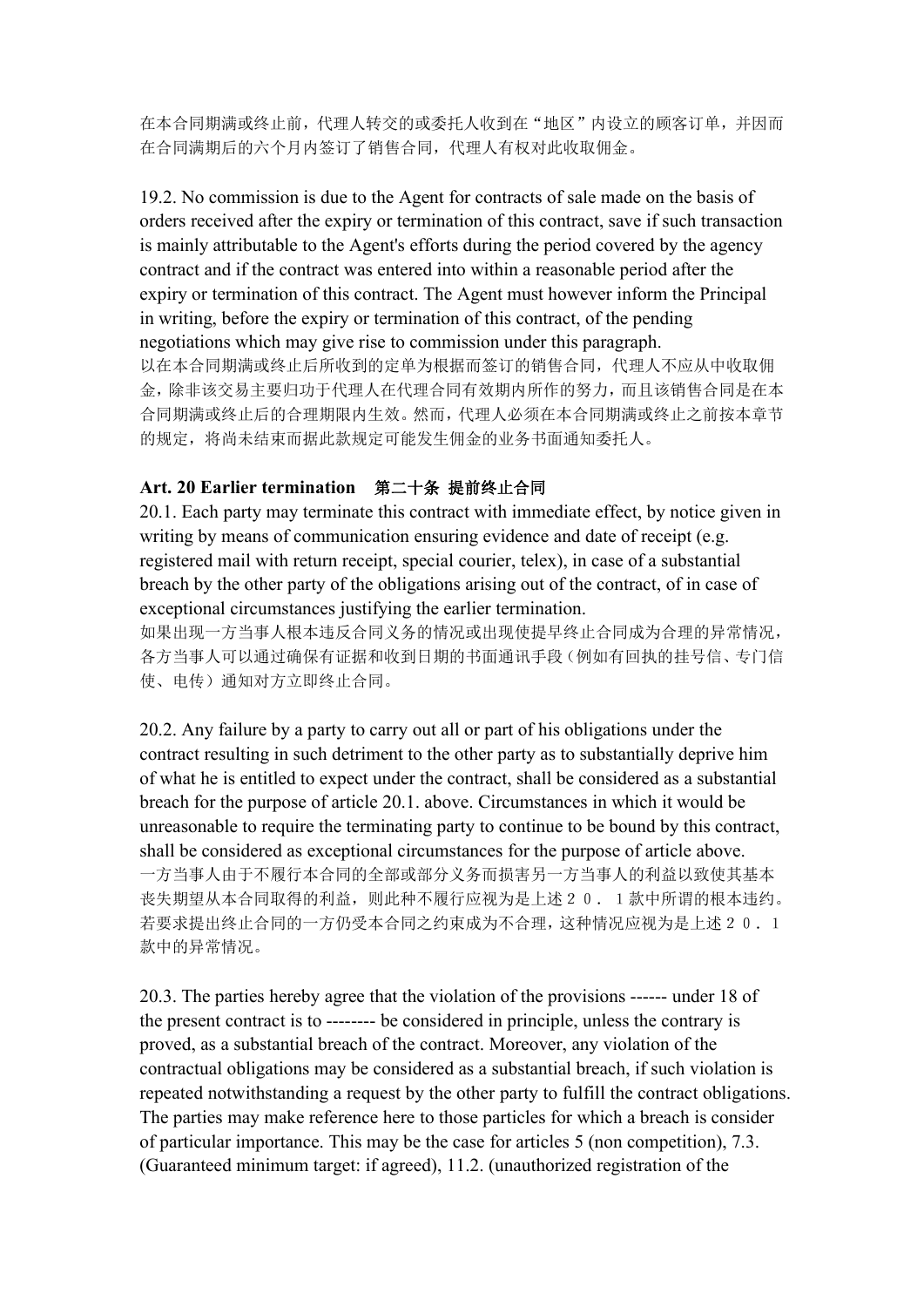principal's trademarks by the agent), 13.1. (grant of exclusivity by the principal) and 15.1 (payment of commission to the agent). It is recommended that the use of this article should be limited to essential situations only.

双方当事人商定,违反本合同------的条款应在原则上视为是根本违反合同,除非经证明情 况与此相反。此外,如尽管一方当事人请求另一方当事人履行合同义务,而另一方仍再三违 反合同义务,则任何违反都可以视为是根本违反合同。

20.4. Furthermore, the parties agree that the following situations shall be considered as exceptional circumstances which justify the earlier termination by the other party: bankruptcy, moratorium, receivership, liquidation or any kind of composition between the debtor and the creditors, or any circumstances which are likely to affect substantially one party's ability to carry out his obligations under this contract. 另外,双方当事人同意认定以下情况为异常情况,可以作为一方要求提前终止合同的理由: 破产、延期偿付权、破产财产管理、清算或任何债权人和债务人之间的偿付协议,以及其他 可能严重影响一方执行本合同义务能力的情况。

20.5. If the parties have filled in Annex VII, the contract may also be terminated by the Principal with immediate effect in case of change of control, ownership and or management of the agent- company, according to the provisions set forth in Annex VII.

如果双方当事人已填写附件七,遵照该附件的条款,一旦作为代理的公司的控制权、所有权 和/或经营发生变化,委托人也可以立即终止合同。

20.6. If a party terminates the contract according to this article, the arbitrators ascertain that the reasons put forward by that party did not justify the earlier termination, the termination will be effective, but the other party will be entitled to damages for the unjustified earlier termination. Such damages will be equal to the average commission for the period the contract would have lasted in case of normal termination, unless the damaged party proves that the actual damage is higher (or, respectively, the party having terminated the contract proves that the actual damage is lower). The above damages are in addition to the indemnity which may be due under article 21.

如果一方当事人按照本条规定终止合同,但是仲裁员确定该方所提出的理由并不能证明提前 终止是正当的,终止将生效,但是另一方当事人有权因不正当的提前终止取得损害赔偿金。 赔偿金应相当于若合同正常终止所持续的期限的平均佣金,除非受损失一方证明实际损失要 高于此数。(或者,终止合同一方证明实际损失低于此数)。上述赔偿金是在第21条规定 应付的补偿费之外。

### **Art. 21 Indemnity in case of termination** 第二十一条 终止合同的补偿

21.1. The Agent shall be en- 21.1. The Agent shall not be titled to an indemnity ("good-entitled to an indemnity for will indemnity") if and to the goodwill or similar extent that:compensation 20 ("goodwill indemnity") in case of 如果发生以下情况,代理人无权要求商誉补偿或类似的赔偿。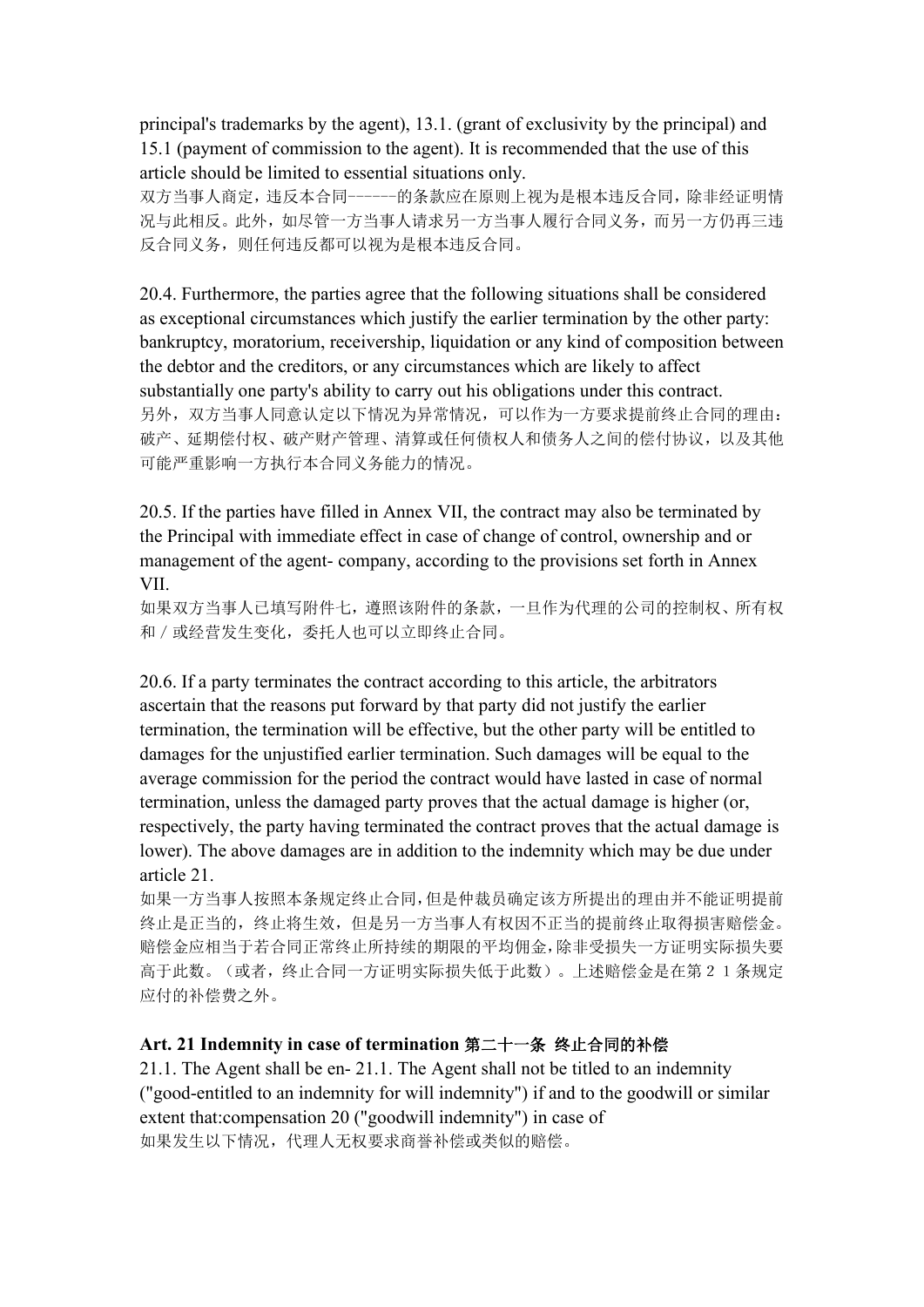a) he has brought the termination of the contract. Principal new customers or This provision does not limit has significantly increased the Agent's right to claim the volume of business damages for breach of contract ness with existing customers as far as the termination by and the Principal the Principal amounts to such continues to derive a breach, and is not already substantial benefits from covered by article 20.6. the business with such customers, and

代理人为委托人带来新的顾客或是大量增加了与现有顾客的业务,且委托人能够继续与这些 顾客进行业务并得到实质性收益,以及

b) the payment of this indemnity is equitable having regard to all the circumstances and, in particular, the commission lost by the Agent on the business transacted with such customers.

考虑所有的情况特别是代理人与上述顾客所进行业务的佣金损失,支付这一笔补偿费是公平 的。

21.2. The amount of the in indemnity shall not exceed a figure equivalent to an indemnity for one year calculated from the Agent's average annual remuneration over the preceding five years and, if the contract lasted for less than five years, the indemnity shall be calculated on the average for the period in question. 补偿费的数额不得超过相当于一年的补偿,即按过去五年中代理人年平均报酬计算,如果合 同持续期不满五年,应按实际年限的平均数进行计算。

21.3. The Agent will lose the right to indemnity if he does not claim the indemnity in writing within one year from contract termination.

如果在合同终止后的一年内,代理人未书面提出补偿的要求,其要求补偿的权利即告丧失。

21.4. The Agent shall have no right to indemnity in the following cases: 在下列情况下,代理人无权要求补偿:

a) where the Principal has terminated the contract according to the conditions set out in article 20;

委托人按照第20条的条件终止合同;

b) where the Agent has terminated the contract, unless the termination is justified under article 20 or on grounds of age, infirmity or illness in consequence of which the Agent cannot reasonably be required to continue his activities;

代理人终止合同,除非根据第20条该终止是合理的或由于代理人年老、体弱和疾病,要求 其继续他的业务活动是不合理的。

c) where, in accordance with article 26.2, the Agent assigns his rights and duties under the agency contract to another person.

根据第26.2款,代理人将其在代理合同中的权利与义务转让给他人。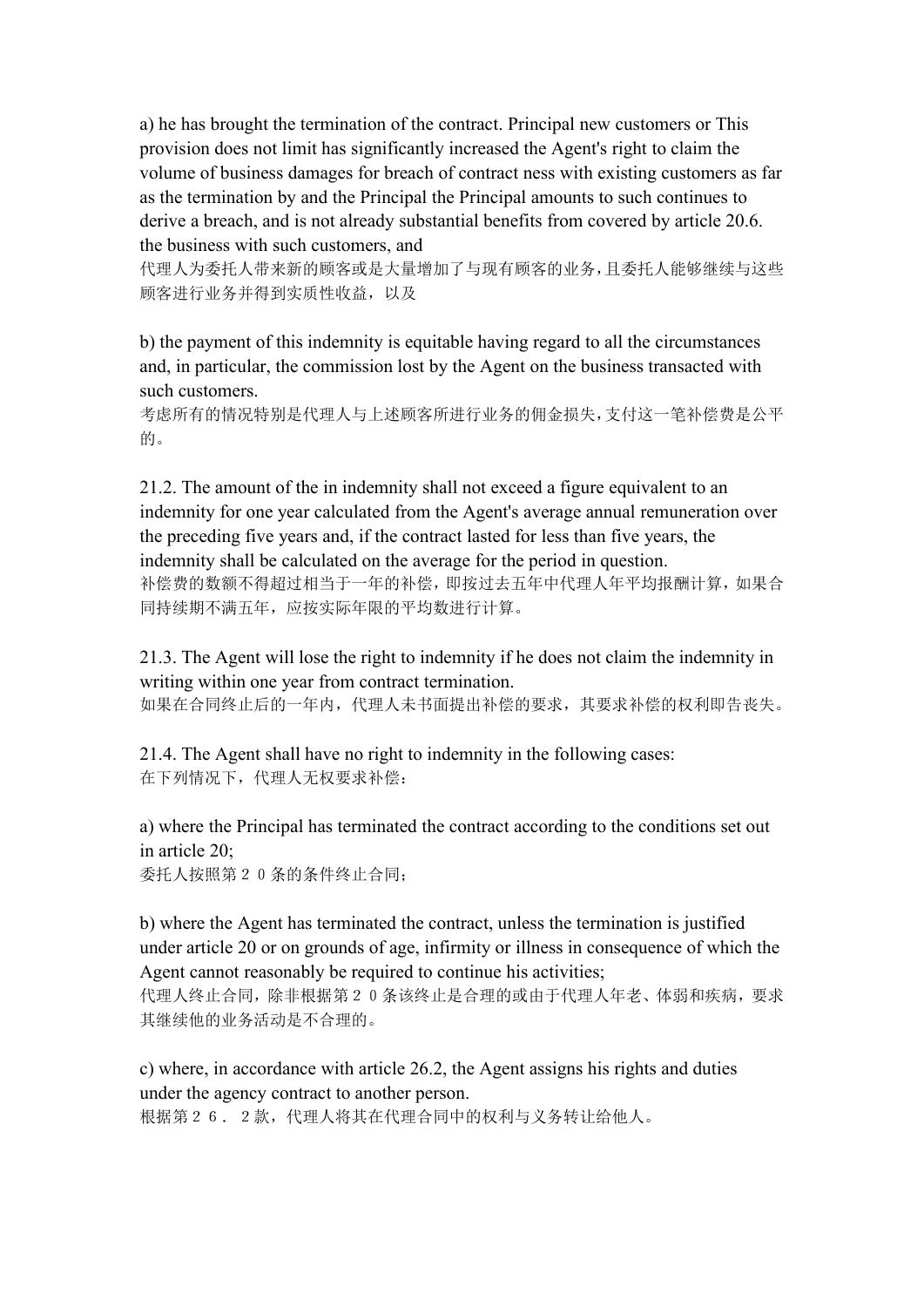21.5. The goodwill indemnity provided for under this article is in lieu of any compensation for loss or damage arising out of the contract expiration or termination (except damages for breach of contract). In some countries, such as EEC countries which have adopted the EEC directive or other countries with similar mandatory rules, alternative A would violate mandatory requirements. 20 This broad definition is meant to cover any compensation to be paid in case of contract termination independent from a breach of contract by the Principal, including payments which are not defined as an "indemnity", or "goodwill indemnity, see above, §2 of the introduction.

本条所规定的商誉补偿是用以代替由于合同期满或终止所产生的损失的任何一种补偿(违 约损害赔偿金除外)。

## **Art. 22 Return of documents and samples** 第二十二条 退回文件和样品

Upon expiry of this agreement the Agent shall return to the Principal all advertising material and other documents and samples which have been supplied to him by the Principal and are in the Agent's possession.

在合同期满时代理人应退回委托人提供给代理人并由代理人占有的所有宣传广告材料、其他 文件和样品。

## **Art. 23 Arbitration, Applicable law** 第二十三条 仲裁--适用法律

23.1. Any dispute arising out of or in connection with the presentContract shall be finally settled in accordance with the Rules of Conciliation and Arbitration of the international Chamber of Commerce by one or more arbitrators designated in accordance to said Rules.

本合同引起的或与本合同有关的任何争端,应遵照"国际商会调解和仲裁规则",由按照上 述规则指定的一个或一个以上的仲裁员进行最终的解决。

23.2. The arbitrators shall apply the provisions constrained in this contract and the principles of law generally recognized in international trade as applicable to international agency contracts, with the exclusion - subject to article 23.3. hereunder of national laws. If the Agent is established within the EEC, the mandatory provisions of the EEC Directive of 18 December 1986 shall also apply.

仲裁员应适用本合同所包含的条款以及国际贸易中普遍承认适用于国际代理合同的法律原 则,并在第23.3款管辖下,排除国内法。如果代理人是在欧共体国家中设立,则198 6年12月18日的欧共体指令的强制性条款也同样应该适用。

23.3. The arbitrators shall in any case consider such mandatory provisions of the law of the country where the Agent is established which would be applicable even if the parties submit the agreement to a foreign law. The arbitrators will take the above provisions into account to the extent they embody principles which are universally recognized and provided their application appears reasonable in the context of international trade.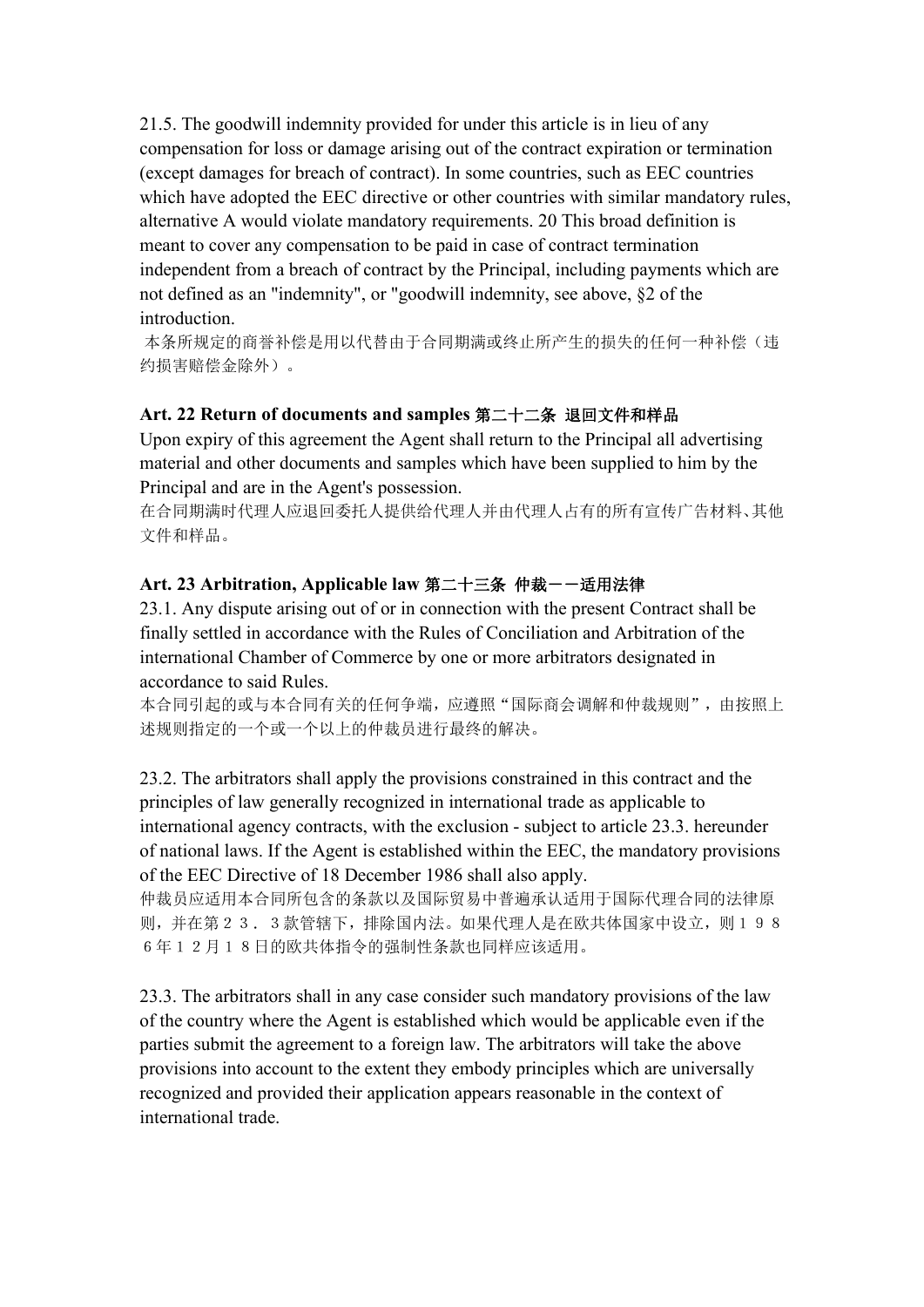可能即使双方当事人将协议交付某一外国法管辖,代理人设立国法律的强制性规则也仍得适 用;仲裁员在任何情况下都应考虑此类规则。仲裁员将考虑上述强制性规则,如果它们体现 普遍承认的原则并且它们的适用从国际贸易的角度看是合理的。

# **Art. 24 Automatic inclusion under the present contract** 第二十四条 本合同自动包含 规则的人物的人物,但是我们的人物,我们的人物,我们的人物,我们的人物,我们的人物,我们的人物,我们的人物,我们的人物,我们的人物,我们的人物,我们的人物,我们

24.1. If the parties have not made a choice between the alternative solutions provided in articles 8 and 18 under the letters A and B, by deleting one of the alternatives, and provided they have not expressly made a choice by other means, alternative A shall be considered applicable.

如果双方当事人没有对第8条和第18条中字母A和B所列举的供选用的方案作出选择并 删除其中的一种,而且如果双方也没有明示地用其它方法作出选择,应认为方案A适用。

24.2. If the parties have not made a choice between the alternative solution provided in article 21 (goodwill indemnity in case of termination) under the letters A and B, by deleting one of the alternatives, and provided they have not expressly made a choice by other eans, alternative A shall be considered applicable if the Agent is established in a country where a goodwill indemnity in case of termination is recognized by mandatory law and alternative B shall apply in the opposite case.

如果双方当事人没有对第21条(终止合同的商誉补偿)中的字母A和B所列举的供选用的 方案作出选择并删除其中的一种,而且如果双方没有明示地用其他方法作出选择,则当代理 人设立在合同终止时商誉补偿为强制法律所承认的国家中时,方案A应认为是适用的;反之, 方案B应适用。

24.3. The annexes attached to this contract form an integral part of the agreement. Annexes or part of annexes which have not been filled in will be effective only to the extent and under the conditions indicated in this contract.

本合同的附件构成协议的组成部分。各附件或部分附件未经填写者,其有效程度仅由依照本 合同规定的条件。

## **Art. 25 Previous agreements - Modifications - Nullity** 第二十五条 先前的协议•修改• 废除 医心包的 医心包的 医心包的 医心包的 医心包的 医心包的

25.1. This Contract replaces any other preceding agreement between the parties on the subject.

本合同取代双方当事人之间过去有关该事项的任何其他协议。

25.2. No addition or modification to this contract shall be valid unless made in writing. However a party may be precluded by his conduct from asserting the invalidity of additions or modifications not made in writing to the extent that the other party has relied on such conduct.

除非以书面形式做成,对本合同所进行的补充和修改均无效。但是若一方当事人已依赖另一 方的行为,则另一方可能因其自己的行为而致无权声称该非书面做成的补充或修改无效。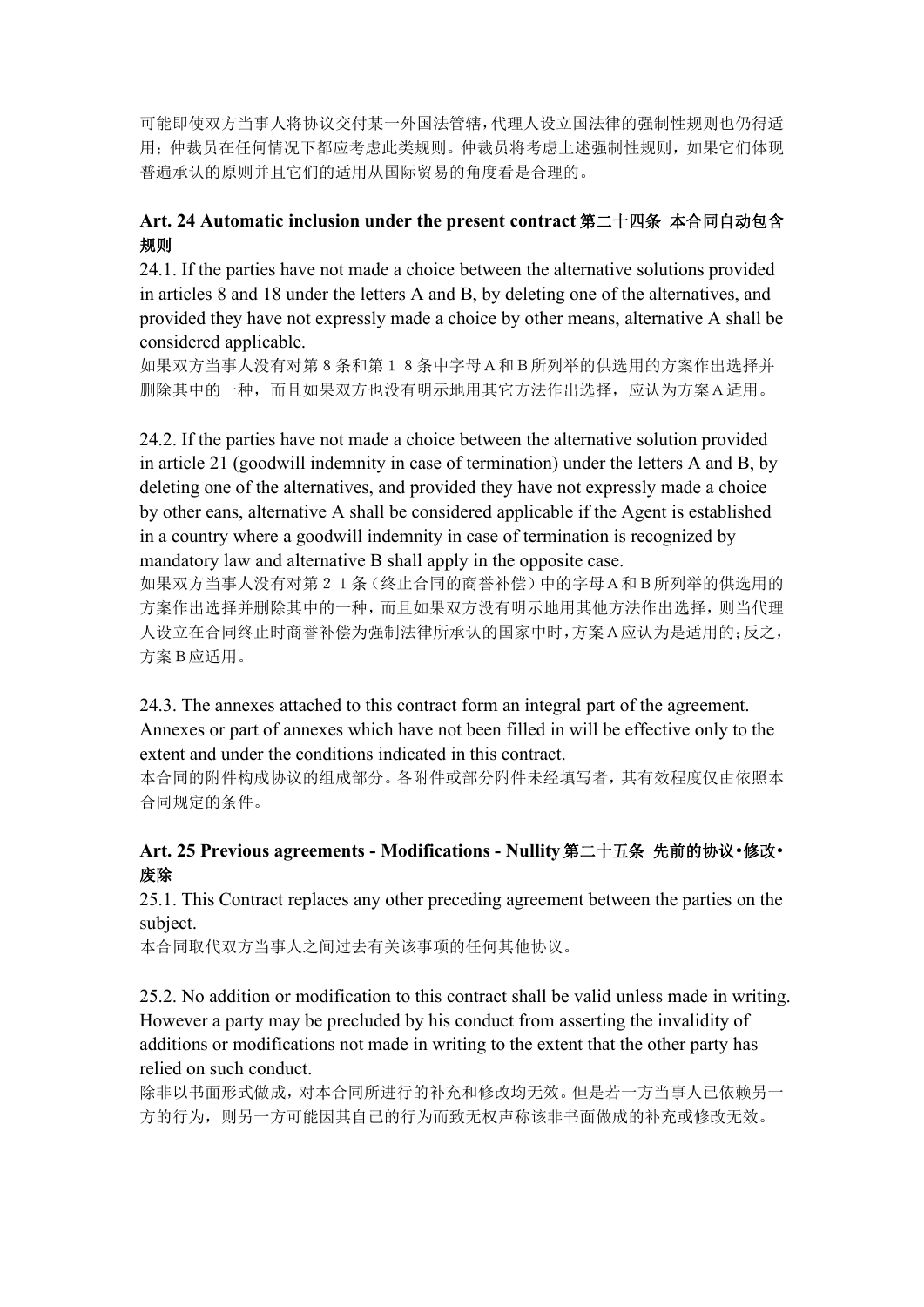25.3. The nullity of a particular clause of this contract shall not involve the nullity of the whole agreement, unless such clause is to be considered as substantial, i.e. if the clause is of such importance that the parties (or the party to the benefit of which such clause is made) would not have entered into the contract if it knew that the clause would not be valid.

本合同某一条款的无效不应导致整个合同无效,除非该条款被认为是实质性的,即该条款如 此重要,以致双方当事人(或该条款是为某利益而制定的一方当事人)如果知道该条款无效, 就不会签订合同。

### **Art. 26 Prohibition of assignment** 第二十六条 禁止转让

26.1. The present contract cannot be assigned without prior written agreement between the two parties.

未经双方当事人事前书面同意,本合同不得转让。

26.2. If article 21 A is applicable, and if there has been assignment by the Agent with the Principal's consent according to article 21.4(c), the goodwill indemnity of the new agent shall be calculated by also taking into account the activity of the old agent, according to article 21. It is expressly agreed that the amount that may have been paid by the new agent to the previous one shall not be taken into account when calculating the indemnity. The purpose of this sentence is to make clear that the price paid by the new agent to the old one (which price may be influenced by factswhich are out of the scope of the agency agreement), is not a basis for calculating the indemnity. 如果适用第21条A,并且代理人按照第21.4(C)节,经委托人同意转让了合同,根 据第21条,在计算新代理人的商誉补偿时,也应考虑前任代理人的活动。在计算补偿(注

21)时,双方明示商定新代理人可能向前任代理人支付的金额不考虑在内。

### **Art. 27 Authentic text** 第二十七条 有效文本

The English text of this contract is the only authentic text. 本合同的英文文本是唯一的有效文体。

Made in on the ----------合同签订的地点日期

The Principal 委托人 The Agent 代理人

If the contract is written in another language this clause should of course be modified

to indicate the language of the contract.<br>ANNEX I PRODUCTS AND TERRITORY 附件一产品和地区 (Article 1.1.) (第1.1款)

§1. Products §1.产品

If this paragraph 1 of Annex I has not been filled in, all products manufactured and/or sold by the Principal at present and in the future shall be considered as "Products" for the purpose of this contract.---------- If the parties choose this solution (including any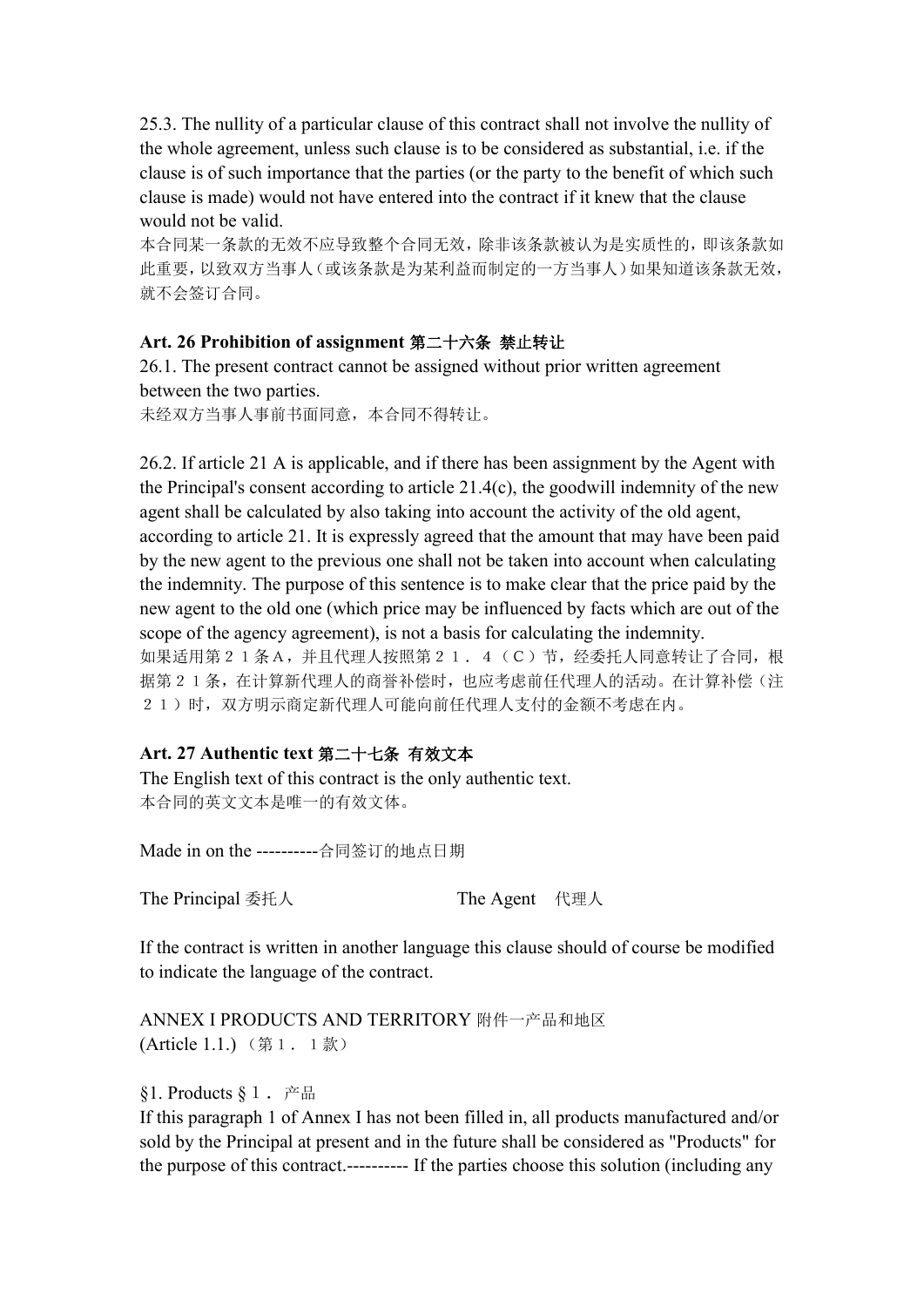future products in the contract) problems may arise in case of conflict between new products from the manufacturer and products of other manufacturers already represented by the agent. If such problems are foreseeable, the parties should define appropriate rules for solving the conflict.

如果附件一的本段1未经填写,委托人在目前和将来所制造和/或销售的所有产品都应视为 本合同中的"产品"(注23)。

§2. Territory § 2. 地区

If this paragraph 2 of Annex I has not been filled in, the whole territory of the country where the Agent has his place of business will be considered as "Territory" for the purpose of this contract.

如果附件一的本段2未经填写,代理人设立营业地的国家的整个领土应视为本合同中的"地 区"。

ANNEX II PRODUCTS AND PRINCIPALS REPRESENTED BY THE AGENT 附件二 代理人所代理的产品和委托人

(Article 5.4.)(第5.4节)

This Annex is applicable only if filled in by the parties. 本附件仅在经双方当事人填写后才能适用

The Agent hereby declares that he represents (and/or distributes or manufactures) the following products, directly or indirectly, at the time of the conclusion of the present contract:

代理人兹宣布,从本合同签订之日起,其直接或间接地代理和/或销售或制造)以下产品:

PRINCIPAL 委托人 PRODUCTS 产品

### ANNEX III ADVERTISING, FAIRS AND EXHIBITIONS

附件三 广告•交易会和展览会

§1. Advertising (art. 6.2.) § 1. 广告(第6.2款)

Except as otherwise agreed in writing, the costs of agreed advertising shall be shared between the parties as follows:

除非另有书面约定,经过同意的广告费用应由双方当事人按下列比例进行分摊:

-------- Principle: %委托人\_\_\_\_%

--------- Agent: %代理人\_\_\_%

If the figures left blank in the above paragraph are not filled in by, the parties, each party will bear the advertising expenses it has incurred. 如果双方未在上段的空格中填写数字,则各方负担其已经发生的广告费用

 $\S$ 2. Fairs and exhibitions (art. 6.3.)  $\S$ 2. 交易会和展览会(第6.3款) Except as otherwise agreed in writing, the costs for participation in fairs and exhibitions in the Territory shall be shared between the parties as follows: 除非另有书面约定,参加"地区"内的交易会和展览会的费用应由双方按下列比例进行分摊: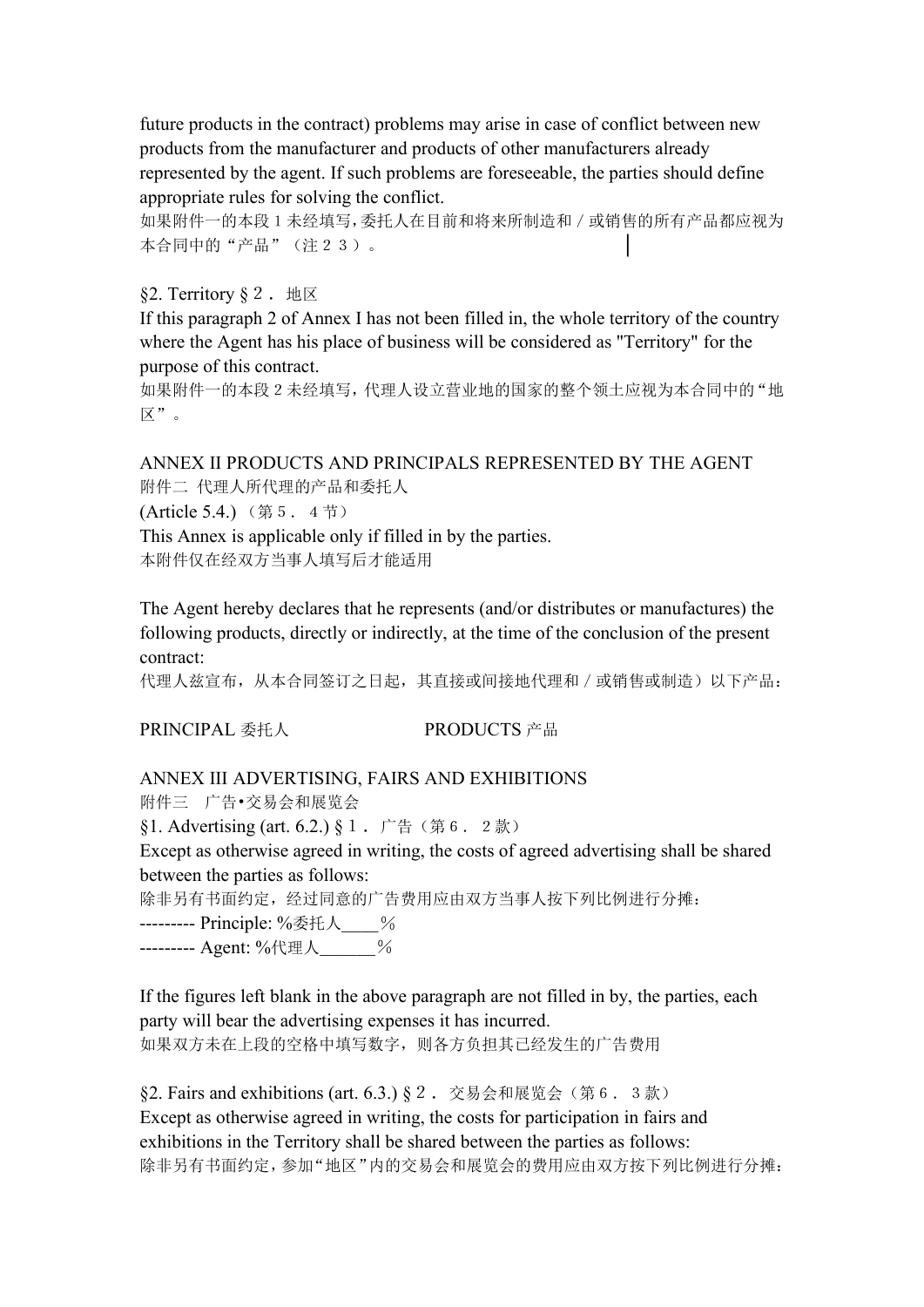-------- Principal: %委托人 % -------- Agent: %代理人 %

If the figures left blank in the above paragraph are not filled in by the parties, each party will bear the expenses for participation in fairs and exhibitions it has incurred. 如果双方未在上段的空格中填写数字,则各方负担其已经发生的参加交易会和展览会的费 用。

#### ANNEX IV GUARANTEED MINIMUM TARGET

附件四 保证完成的最低目标 (Article 7.3) (第7.3款) This Annex IV is applicable only if the parties have fixed the minimum target by filling in one of the alternative figures hereafter -------- 本附件仅在双方填写以下供选用的方式之一,从而确定了最低目标后才能适用。

The Agent undertakes, during each year, to transmit orders for not less than: 代理人在每一年度中承诺向委托人转交的定单不能低于:

If this alternative is chosen, care should be taken in order to avoid that the agreed sum is automatically reduced (from year to year) as a consequence of inflation, e.g. by providing a yearly increase. If at the end of the year the above Guaranteed Minimum Target has not been attained, for reasons other than those for which the Principal can be held responsible, subject to giving one month's notice, the Principal shall be entitled at his choice, to terminate this contract, or to cancel the Agent's exclusivity, or to reduce the extension of the Territory. This right must however be exercised in writing not later than two months after the end of the year in which the Guaranteed Minimum Target has not been attained. Unless the parties hereafter agree on different figures, the Guaranteed Minimum Target indicated above shall also be applicable for each year of the duration (including the case of renewal) of this agreement. 如果在该年度末,上述目标没有实现,且非委托人的责任,则委托人有权选择终止本合同, 或取消代理人的独家代理权, 或缩小"地区"的范围, 但应提前一个月通知。此权利必须以 书面形式在未实现保证完成最低目标的年度终了之后的两个月内行使。除非将来商定不同的 数字,上述保证实现的最低目标应在本合同的期限内(包括合同展期)的每一年度中适用。

ANNEX V DEL CREDERE25 附件五 担保买方支付(注25) (Article 10.2) (第10.2款)

In choosing the options parties should pay attention to the legal rules of the country where the agent is established. In some legal systems (e.g. Great Britain) there are no limitations; in others (e.g. Germany) the del credere obligation must be limited to specific business or customers and a special commission must be paid; in other countries (e.g. Italy) del credere may be granted on all business, and without special commission, but only for a percentage of the loss.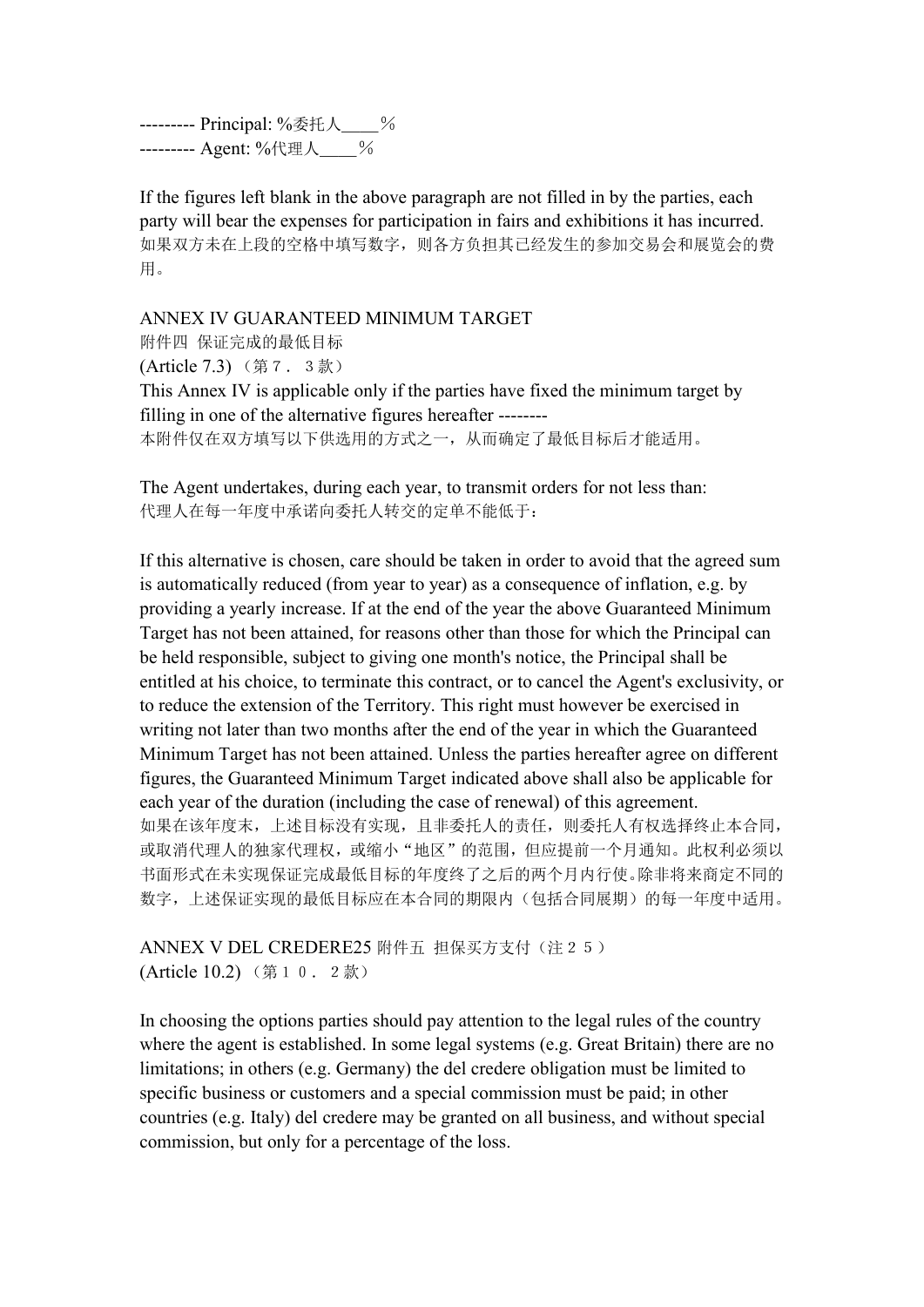This Annex V is applicable only to the extent it is filled in and provided it has been signed by the parties

本附件五仅在经填写并经双方当事人签字后方才适用

The Agent shall act as a del credere agent according to the conditions stated hereafter. A del credere obligation means that the Agent undertakes to reimburse to the Principal the total or partial amount (according to the alternative solutions under §2 hereafter) of unpaid sums that the Principal is entitled to receive from customers and which have not been paid for reasons for which the Principal is not responsible. The del credere obligation does not cover the expenses incurred by the Principal for recovering his credits.

根据下述条件,代理人应担当担保买方支付的代理人。担保买方支付的义务是指代理人承担 向委托人偿付未付款的全部或部分金额( 根据以下§2的选用方案)。该欠款委托人有权 经顾客收取,而且未支付欠款并非委托人的责任。保付货价的义务不包括委托人为上回拖欠 款所发生的费用。

1. The agent shall be responsible: 代理人应负责:

.A for any business transmitted by him 所有由其转交的业务

.B. only for business or customers expressly agreed case by case 仅限于逐项明示约定的顾客或业务

2. The agent's responsibility shall be: 代理人的责任应为:

.A unlimited 无限的

.B limited to  $\%$  of the sums not recovered 26 限于尚未收回金额的(注26) $\%$ .C limited to times the agreed commission 限于约定佣金的 倍

Options 2.B and 2.C may be used together: e.g. not more than  $15\%$  of the sums not recovered and not more than three times the agreed commission.

3. The agent shall be entitled to an extra commission of  $\mu$  % on all business on which he has granted del credere.

代理人对所有授予担保买方支付的业务,有权收取 \_\_\_ %的额外佣金。

4. No del credere is due if the loss is due to reasons for which the Principal is clearly responsible.

如果由于委托人明显的责任而造成损失,不成支付保付货价。

5. The Agent has no right to commission according to article 16.2. However, the del credere obligation shall in no case exceed the total amount due by the customer minus the Agent's commission.

根据第16.2款,代理人无权收取佣金。但是担保买方支付的义务决不应超过顾客应付总 金额减去代理人佣金的金额。

The Principal 委托商 The Agent 代理商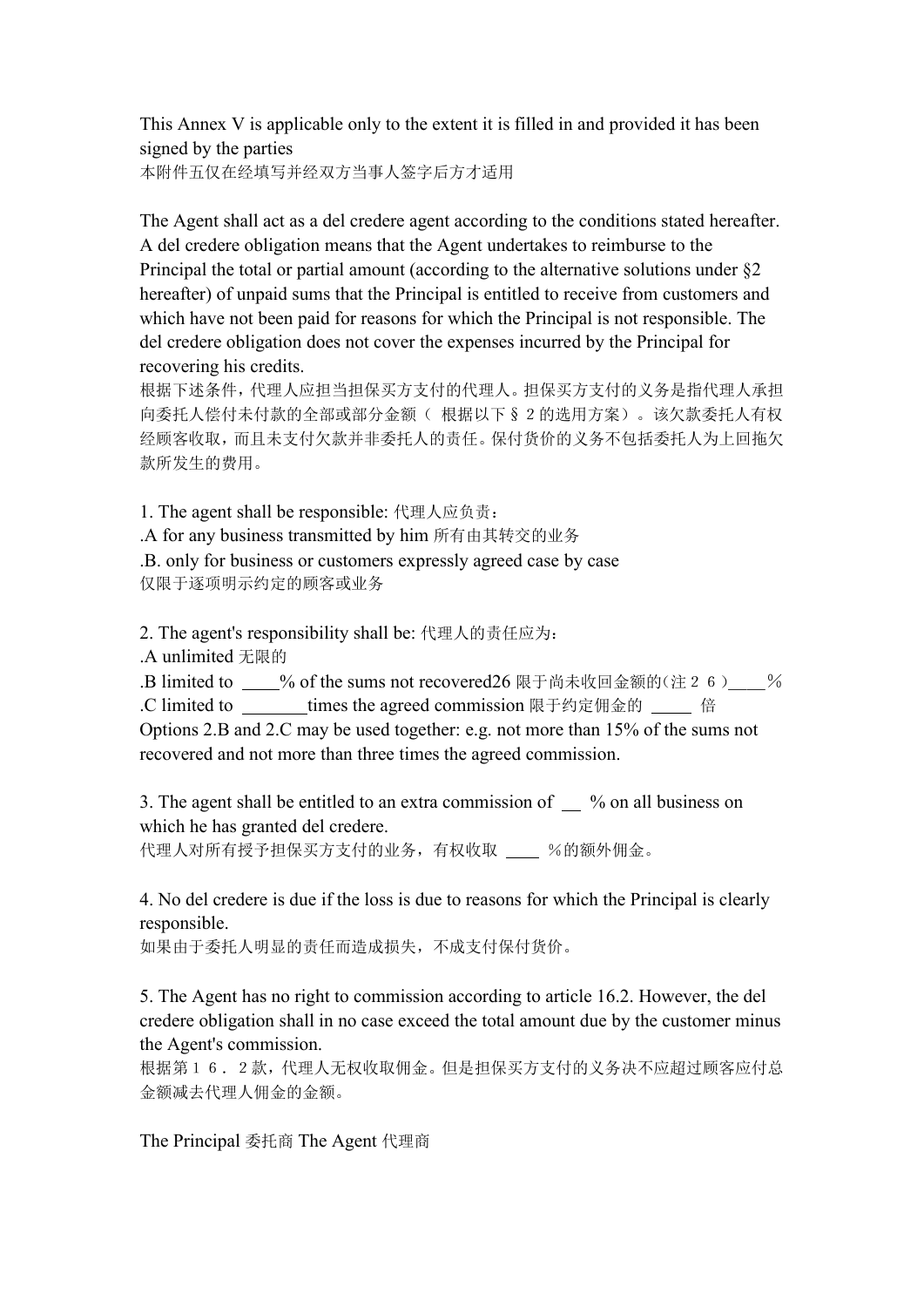### ANNEX VI COMMISSIONS 附件六 佣金

§1. Amount of commission (Art. 15.1.) § 1. 佣金金额(第15.1款)

1.1. Simple commission 简单佣金

Amount of commission is % 佣金金额为------%

1.2. Different levels of commission according to the value of the sales contract. 根据销售合同价值而定的不同佣金标准

§3. Negotiation margins and discounts (Art. 15.3.) § 3 谈判幅度和折扣(第15.3款)

3.1. Negotiation margins 谈判幅度

The Agent has a negotiation margin of ------% on the prices set out in the price-list in force. Therefore, the Agent may propose to customers any discount within such margins without reduction to his rate of commission.

代理人对现行价格目录上所列的价格有百分之------的谈判幅度。因此代理人可以向顾客提 出在此幅度内的任何折扣而不降低其佣金比例。

#### 3.2 Authorized discount 经认可的折扣

The Agent is entitled to propose to customers the following discounts, which entail a reduction in his commission, in accordance with the schedule hereunder: 代理人有权向顾客提出以下折扣,但其佣金根据下列细表相应降低:

3.3. Discount to be agreed upon 待商定的折扣

The Agent undertakes not to propose to the customers any discount higher that the maximum discount shown in the schedule set out in §3.2. above, without prior written authority from the Principal.

代理人承诺未经委托人事先以书面授权,不向顾客提出高于上述§3.2表格上所列的最高 折扣。

§4. Commission on insured credits (art.16.2) 经保险的赊欠款的佣金(第16.2节) If the Principal is insured against the insolvency of his customers, and he is paid by the insurer (instead of receiving the price from the customer) the Agent is entitled: 如果委托人就顾客无力偿付进行投保,并且其从保险人处得到了该款额(而不是从顾客处收 取贷款), 则代理人有权收取: to a half commission on the sums paid by the insurer 按 保险人支付总额计算的佣金的一半。to the full commission on the sums paid by the insurer, after deduction of the costs or expenses borne by the Principal with reference to the non-payment.按保险人支付总额计算的佣金的全部,扣除委托人就解决顾客不支付 所支付的成本或费用。

## ANNEX VII CHANGE OF CONTROL, OWNERSHIP AND/OR MANAGEMENT IN THE AGENT COMPANY

附件七 代理公司改变控制权、所有权或管理权 (Article 20.5) (第20.5款) The principal may terminate the agreement with immediate effect, if: 委托人可以立即终止合同,如果:

Mr. ceases to own more than  $---$ % of the shares of the Agent company